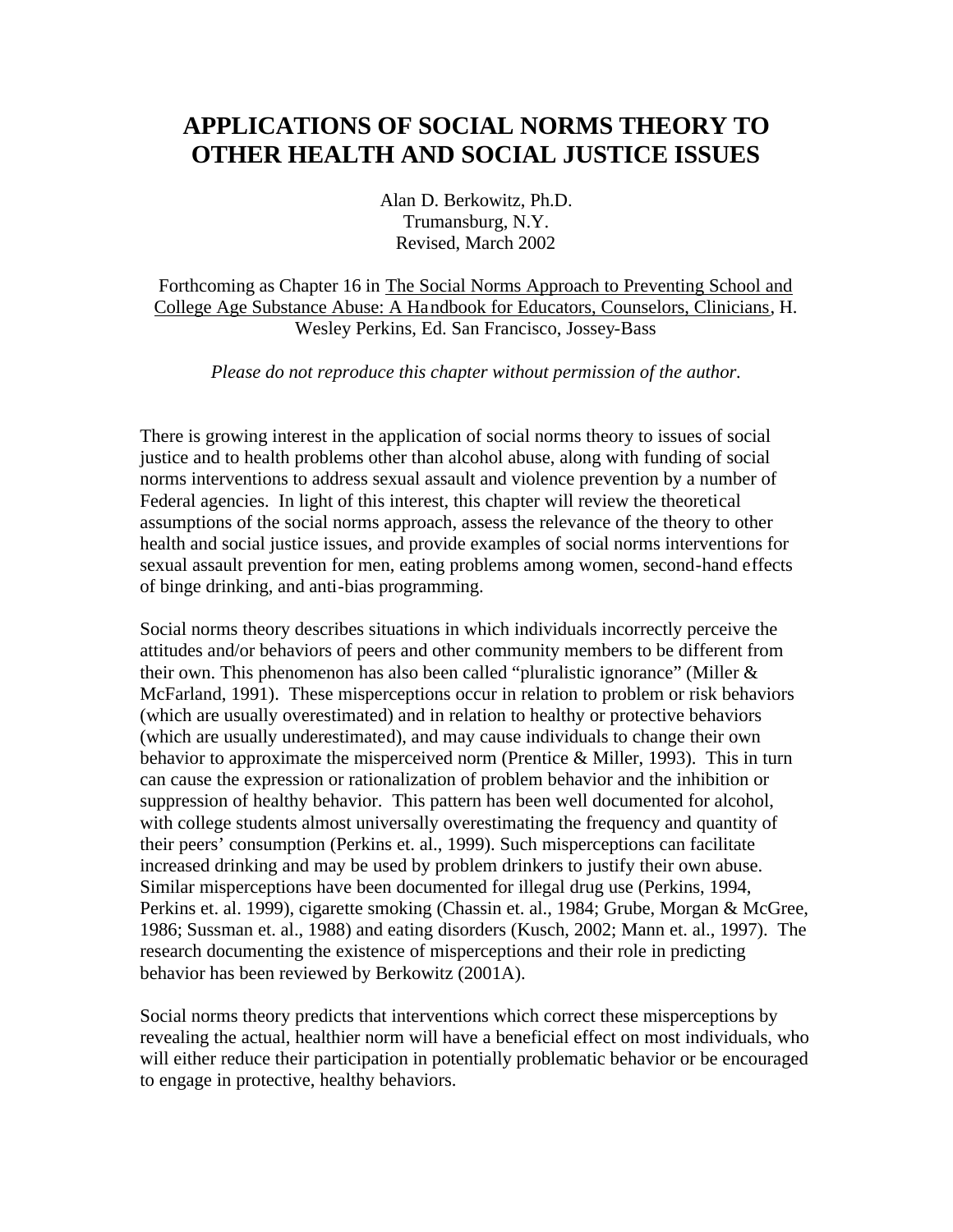Social norms theory can also be extended to situations in which individuals refrain from confronting the problem behavior of others because they incorrectly believe the behavior is accepted by their peer group. That is, individuals who underestimate the extent of peer discomfort with problem behavior may act as "bystanders" by refraining from expressing their own discomfort with that behavior. However, if the actual discomfort level of peers is revealed, these individuals may be more willing to express their own discomfort to the perpetrator(s) of the behavior. Recent research on homophobia, for example, suggests that most college students underestimate the extent to which their peers are tolerant and supportive of gay, lesbian and bisexual students (Bowen & Bourgeois, 2001).

Decreasing the climate of tolerance for problem behaviors is a goal of all prevention programs. Thus, the application of social norms theory to bystander behavior is an additional focus of this chapter.

#### Assumptions of Social Norms Theory

As noted, social norms theory predicts that persons express or inhibit behavior in an attempt to conform to a perceived norm. This phenomenon of "pluralistic ignorance" can cause an individual to act in ways that are inconsistent with their true beliefs and values (Miller & McFarland, 1991). Misperceptions of a norm discourage the expression of opinions and behaviors that are falsely thought to be non-conforming, creating a negative cycle in which unhealthy behavior is expressed and healthy behavior is inhibited. It also allows abusers and perpetrators of problem behaviors to deny or justify their actions due to the (mis)perception that their behavior is normative (Baer, Stacy & Larimer, 1991), a phenomenon called "false consensus" (Pollard, et al, 2000). This cycle can be broken or reversed by providing individuals with correct information about the actual norm. All individuals who misperceive the norm contribute to the climate that allows problem behavior to occur, whether or not they engage in the behavior. Perkins (1997) coined the term "carriers of the misperception" to describe these individuals. The assumptions of social norms theory are presented in Table 1.

(Insert Table 1 here)

The assumptions of social norms theory have been supported by empirical research (Baer et al., 1991; Miller & McFarland, 1987; Perkins & Berkowitz, 1986; Perkins et. al., 1999; Prentice & Miller, 1993) and interventions (Haines & Spear, 1996, Haines, 1996, Johannessen et al, 1999; see also other chapters in this volume) with respect to college student alcohol use (for a recent literature review, see Berkowitz, 2000A). These assumptions lead to a number of questions that can be used to determine the applicability of the theory to other health issues, such as eating disorders, sexual health, and sexual assault, or to bystander behavior. Thus, the following questions assess whether a particular health or social justice behavior issue is amenable to a social norms intervention.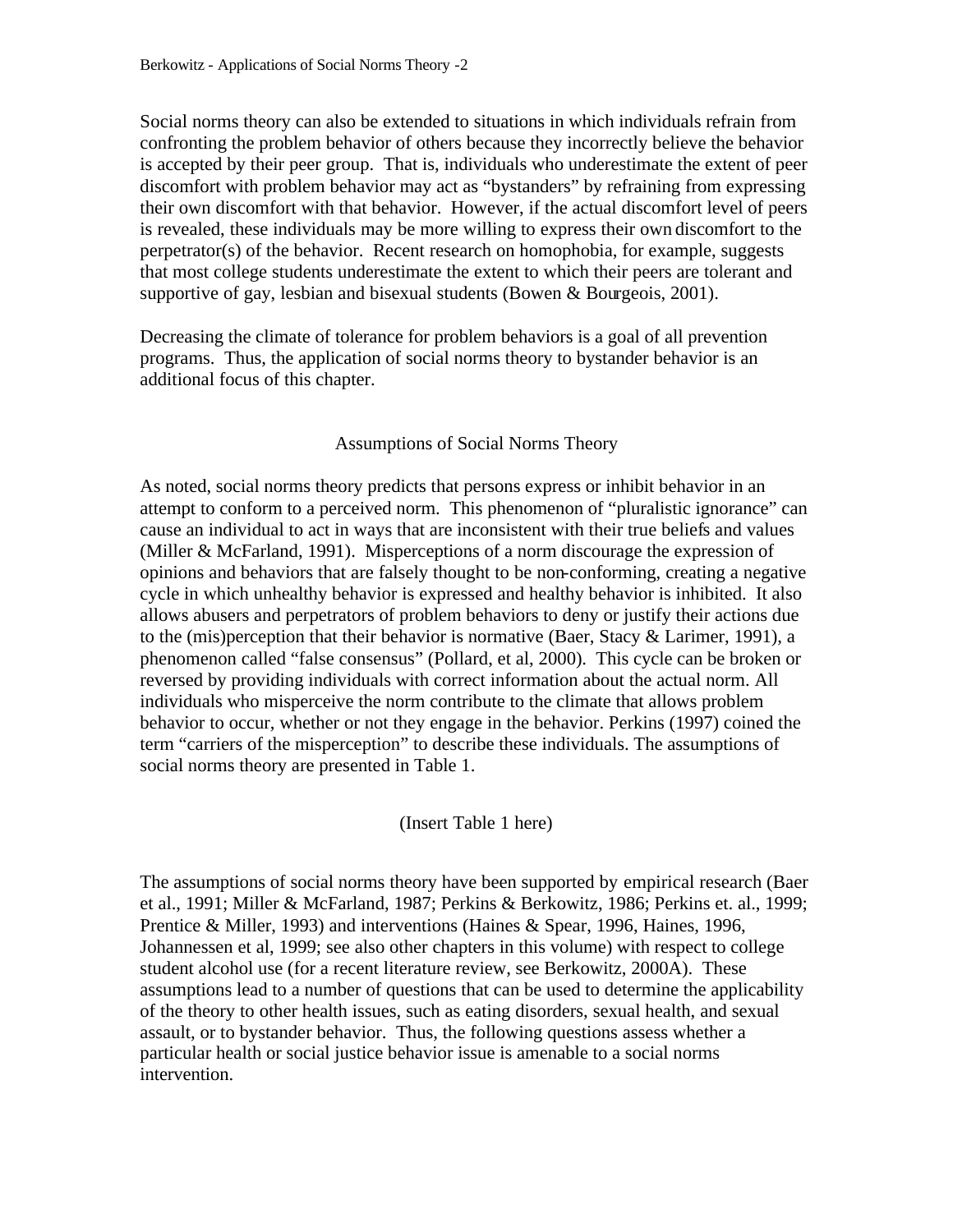- What misperceptions exist with respect to the behavior in question?
- What is the meaning and function of misperceptions for individuals and groups?
- Do the majority of individuals in a group or community hold these misperceptions?
- Does the target group function as a group with respect to the behavior in question? (i.e., do the individuals in the group exert an influence on each others' behavior?)
- What is the hypothesized effect of these misperceptions?
- What changes are predicted if the misperceptions are corrected?
- What healthy behaviors already exist in the population that should be strengthened or increased?

These questions establish the parameters or conditions for health promotion interventions based on social norms theory. If these questions are not adequately addressed, a social norms intervention may not be appropriate. Keeling (1999) has noted that uncritical application of the model can lead to failed interventions based on incorrect assumptions about students and their behavior. Thus, a critical first step is to determine if a social norms intervention is appropriate for a particular problem.

If a particular problem does meet the criteria outlined above, an intervention can be designed that is appropriate to the target population for the issue in question, taking into account three "cultures:" the culture of the issue, the culture of the message delivery system, and the culture of the target population (Berkowitz, 1999A). For example, health problems may carry different meanings for specific groups, and these meanings must be addressed when designing an intervention. Native Americans have a unique relationship to the issue of alcohol abuse because of the way alcohol was used as a tool of genocide. Similarly, the meaning of sexual assault among African-Americans has been shaped by the way in which sexual assault was a feature of slavery. In addition, different groups may have different cultural practices regarding the acquisition and dissemination of information. Thus, for a social norms intervention to be effective, one must take into account the culture of the issue, the culture of the message delivery system, and the culture of the target group, and adapt the intervention to all three.

Enthusiasm about the success of the social norms approach in reducing alcohol use and its negative consequences may also result in the naïve assumption that the same approach can be applied to other issues without changes or adjustments. This would be possible if the etiology and dynamics of other problems were identical to those of substance use and abuse. However, as noted above, each problem has its own history, meaning, and associated culture, and, although the social norms approach may help address other issues, it cannot be applied indiscriminately or simplistically. The case studies that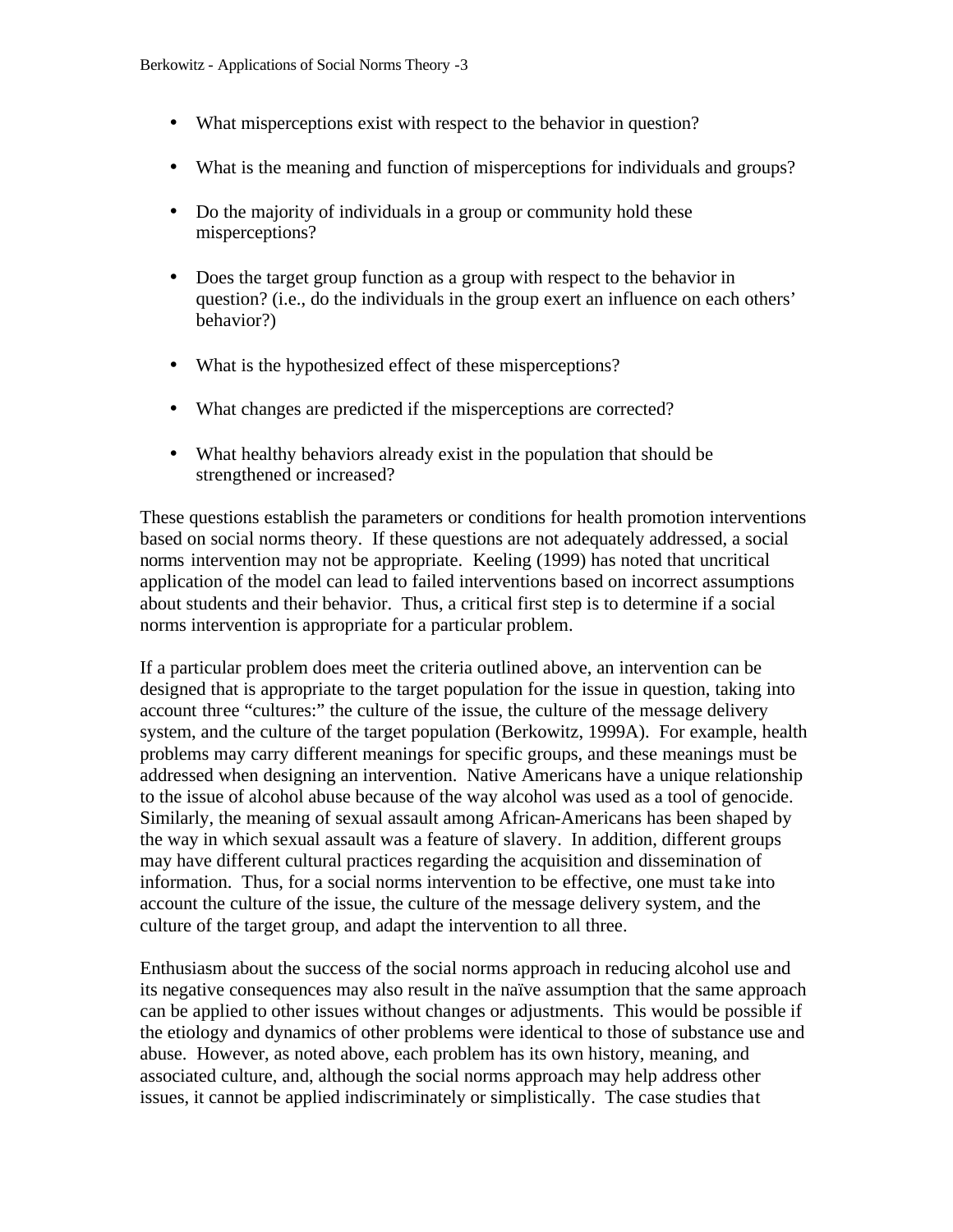follow illustrate some of the complexity and limitations of the model as they apply to other issues.

#### Sexual Assault Prevention for Men

Sexual assault is an acknowledged problem on college campuses and in communities. Interventions designed to reduce its prevalence either focus on teaching women risk awareness and deterrence strategies to decrease the chances of an assault, or they emphasize men's responsibility for ending violence against women (Berkowitz, 1998A, 2002). Because men are responsible for the overwhelming majority of sexual assaults perpetrated against children, other men, and women, it is reasonable to expect that men should take responsibility for its prevention (Berkowitz, 1992, 2002). In the past decade, a variety of strategies for working with men have been developed based on this assumption. These programs may focus on empathy induction (Foubert & Marriot 1997, Foubert & McEwen, 1998; Schewe & O'Donohue, 1993), on defining and understanding consent (Berkowitz, 1994A), on discouraging bystander behavior (Mahlstedt & Barody-Corcoran, 1999; Katz, 1995; Berkowitz, 1994A), and on the re-socialization of men (a theme common to most programs). I have previously recommended a social norms approach to sexual assault prevention for men, suggesting that it would complement these other approaches while addressing many of the dynamics of male socialization and peer influence that cause sexual assault to occur (Berkowitz, 1998A, 1998B, 1999B, 2002).

My own experiences as an adolescent inform my thinking about this issue:

*As a teenager I was frequently uncomfortable with the language my friends used to describe women's bodies, or the sexual relations they claimed to have had with women. Often in all male groups someone would use language that objectified or put down women, or describe alleged sexual exploits in graphic detail. In some cases, I knew from private conversation that what was being described had not happened at all, or that it was being exaggerated. In each one of these situations, I kept my discomfort to myself, assuming that others enjoyed or at least did not mind the conversation, and that I was in the minority.* 

Research on men's discomfort with other men's language suggests that this experience is common for most men. Berkowitz (1994B), Bruce (2000) and Kilmartin et al. (1999), in separate studies, documented that most college men underestimate the extent to which other men feel uncomfortable with language or behavior which objectifies and/or degrades women. In addition, other misperceptions have been documented that may enable sexual assaults to occur. Berkowitz and Perkins (cited by Berkowitz, 1993), Morgan (1997), and White (2002), for example, found that college men and women commonly believe that other students are more sexually active than themselves. Misperceptions have also been documented with respect to rape myths, with most students assuming that other students are more likely to believe in rape myths than themselves (Boulter, 1997, Caruso, 1996, and Schwarz, 1993). Finally, Schewe (1999) found that most college men would not enjoy forcing a woman to be sexually intimate,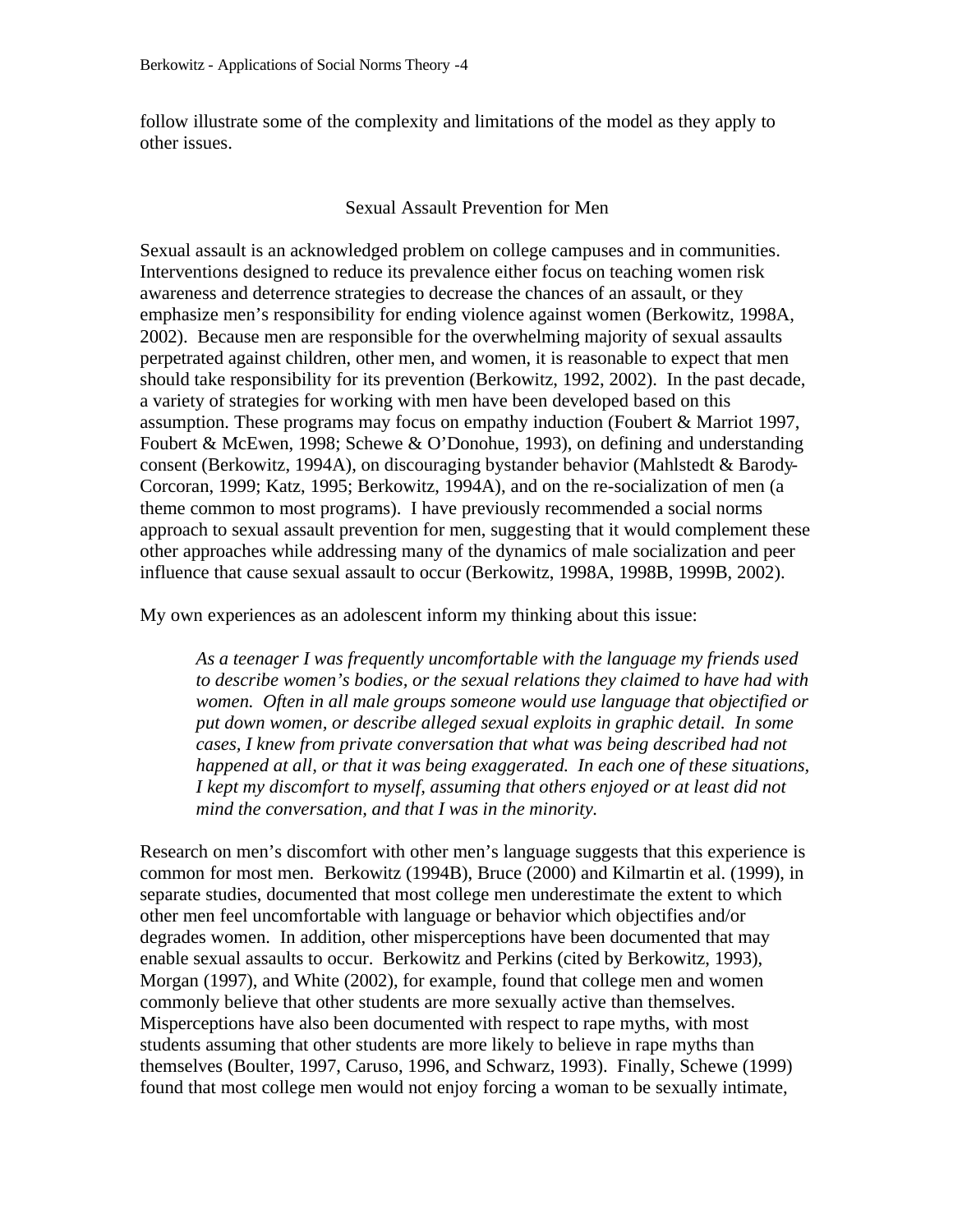but thought that most other men would. All of these misperceptions encourage men to suppress their discomfort with other men's behavior and may result in men feeling pressure to be sexually active whether or not they want to. Muehlenhard and Cook (1988), for example, found that over two-thirds of men engaged in unwanted sex with women at some point in their lives as a result of pressure they felt from other men. More recently, Kilmartin et al. (1999) found that men overestimated the extent to which other men engaged in unwanted sex in comparison with themselves.

Miller and McFarland (1991) have suggested that pluralistic ignorance is strongest when fear of social disapproval motivates behavior. For men, the need to fit into a masculine ideal and be accepted by other men may result in suppression of behavior inconsistent with this ideal and foster the assumption that other men, unlike oneself, actually live up to it. As a result men operate under what Jackson Katz has referred to as the "tough guise" syndrome, pretending in most cases to be something we are not (Katz & Jhally, 1999). Heterosexual sex, in particular, is seen as a way of proving one's "manhood" and accomplishing the ideal of masculinity.

…consider how this process might operate in the development of gender-typed beliefs among males. Initially, young boys may act or speak in a sexist manner around their peers because they do not wish to be embarrassed by not appearing appropriately masculine. They may not understand why a boy should not play girls' games or like girls' activities but they may act as though they do so as not to seem deviant. Over time, however, they may internalize the gender-typed rhetoric to which they originally just paid lip service because they thought everyone believed it. (p. 305-6, Miller & McFarland, 1991).

This in turn provides unintentional encouragement to the more hyper-masculine men who engage in inappropriate behaviors, providing them with the belief (i.e., false consensus) that their actions are normative and are condoned by others.

This understanding of male behavior is consistent with integrative models of sexual assault proposed by Berkowitz (1992) and Schwartz and DeKeseredy (1997), which emphasize the role of male peer support as a facilitator of coercive sexuality. If male peer pressure is based on pluralistic ignorance rather than actual behavior, then a social norms approach might be effective in reducing men's proclivity to sexual assault and encouraging men to express their discomfort with other men's behavior.

Revealing the true norm of intolerance among men can occur informally or formally. Berkowitz (1994A) has described a peer-facilitated rape prevention program in which men are given permission to share their true feelings about the issue in the presence of older, respected students who model honesty and willingness to confront inappropriate behavior. Creating a safe space for men to discuss the issue provides an opportunity for the true norm to surface and encourages men to speak honestly about their disapproval of opportunistic and coercive sexuality. This is perhaps the most important component of rape prevention programs for men (Berkowitz, 2002).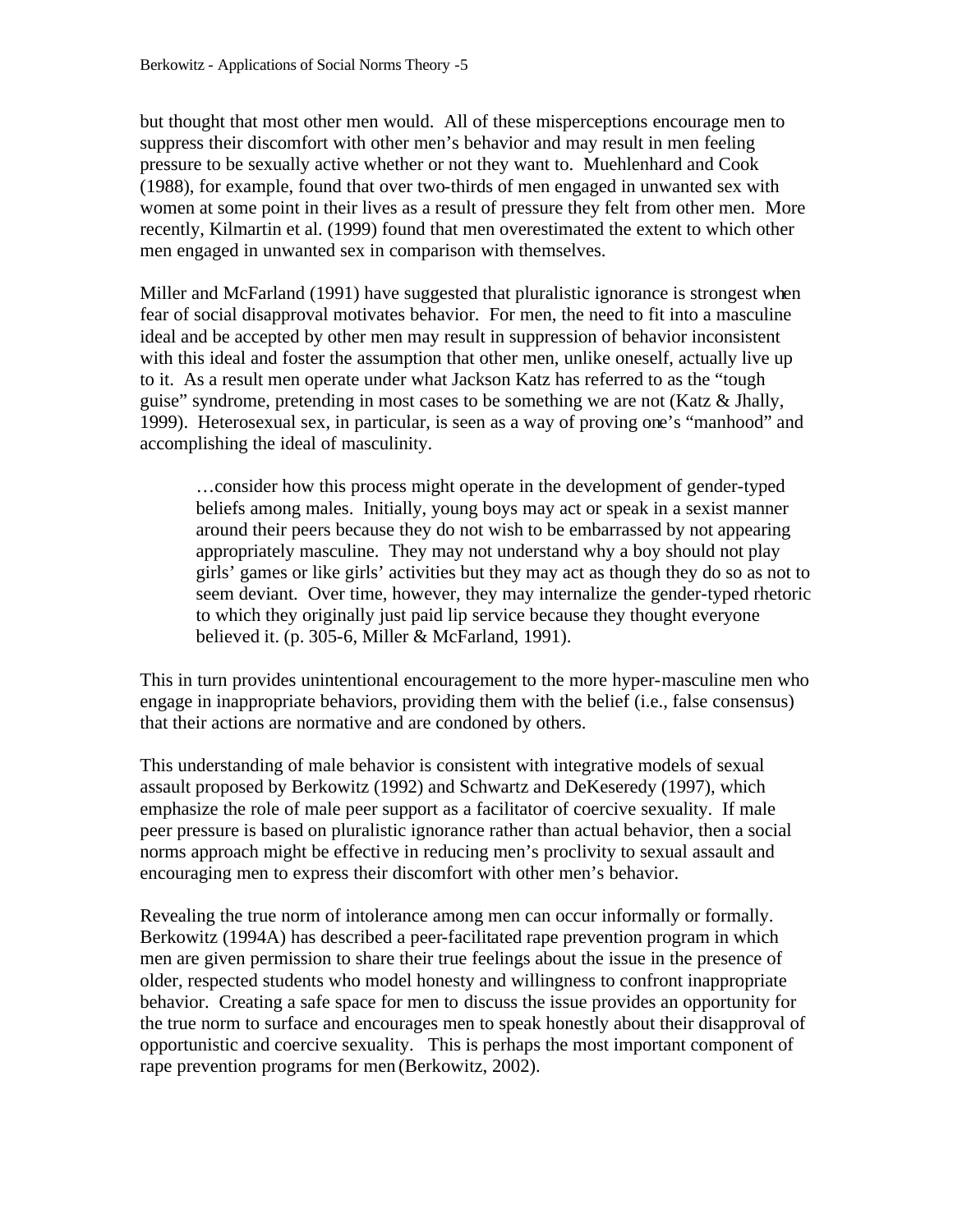This type of traditional workshop intervention can incorporate social norms information and be reinforced and supplemented by social norms marketing campaigns through residentially- and campus-based media presenting the true norm for men. A number of studies suggest that small group applications of the social norms model can be effective (Berkowitz, 2001B). Far (2001) has presented a prototype for a small group norms challenging intervention for alcohol that can be adapted to issues of sexual assault. It can be implemented with relevant data in fraternities, athletic teams, and other groups of men.

Examples of information on men's pluralistic ignorance that can be included in workshop presentations or social norms marketing media include the following: 1) men's misperceptions of other men's sexual activity, 2) incorrect beliefs about other mens' support of rape myths, or 3) false assumptions about other men's comfort with degrading language towards women. In an exploratory study described in more detail later in this chapter, Kilmartin et al. (1999) used a poster and media campaign that documented the majority of men's discomfort with inappropriate language about women. Following the campaign, men reported a reduction in their misperception of other men's level of comfort with such language. Future studies are needed to determine if this reduction can be replicated and if it translates into increases in men's willingness to confront other men's behavior and in men's likelihood to rape.

Using a survey based on the College Date Rape Attitudes and Behavior Scale (Lanier  $\&$ Elliott, 1997) and Kilmartin's research (Kilmartin et al, 1999), Bruce (2000) implemented a social norms media campaign at James Madison University to change men's intimate behavior towards women. Data was collected revealing positive attitudinal and behavioral norms among men regarding sexual intimacy and a poster campaign was developed to advertise these norms. Three messages were developed:

- A Man Always Prevents Manipulation: Three our of four JMU men think it's NOT okay to pressure a date to drink alcohol in order to increase the chances of getting their date to have sex.
- A Man Talks Before Romance: Most JMU men believe that talking about sex doesn't ruin the romance of the moment.
- A Man Respects a Woman: Nine out of ten JMU men stop the first time their date says "no" to sexual activity.

 This campaign was successful in improving behavior in a positive direction among the treatment group for two of the ten outcome variables, including a significant increase in the percentage of men who indicated they 'stop the first time a date says no to sexual activity,' and a significant decrease in the percentage of men who agree that 'when I want to touch someone sexually, I try and see how they react.' Results were in the predicted direction but not significant for four of the remaining eight outcome variables. This campaign suggests that a social norms media campaign can be successful in changing heterosexual men's attitudes and behaviors regarding sexual intimacy with women.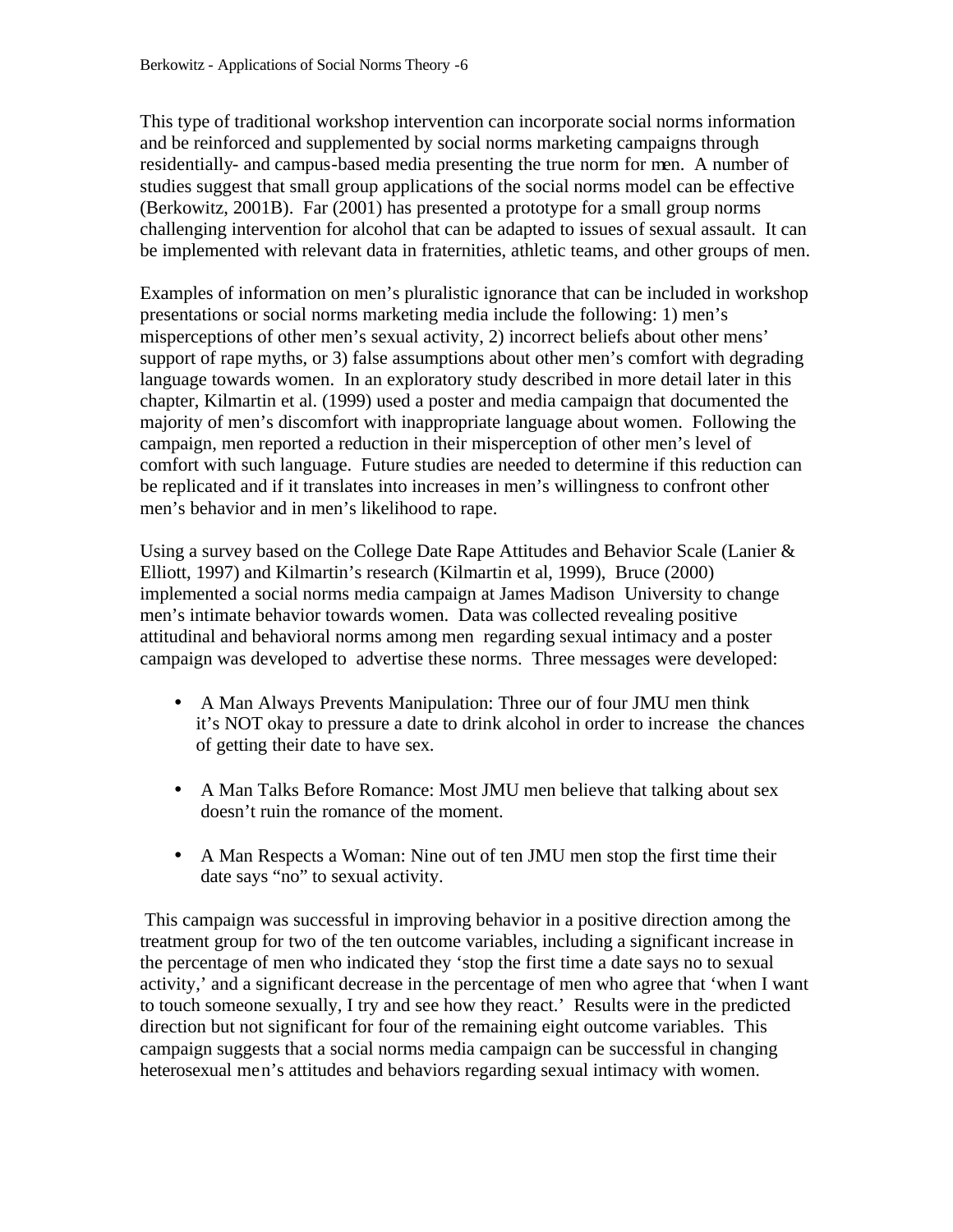#### Disordered Eating Among Women

For women, concerns about physical appearance and eating may serve to affirm femininity just as men's concern with sexual activity is a way of proving masculinity. Striegel-Moore and Chachelin (1999, p. 86), for example, noted that, "By being concerned with her appearance and making efforts to achieve our culture's beauty ideal, a girl affirms for herself and for others that she is feminine." Some studies have suggested that up to two-thirds of college women may have disordered eating patterns, with a smaller percentage (approximately 7%) meeting the clinical criteria for an eating disorder (Mazzeo, 1999). In this chapter, the term "disordered eating" is used as inclusive of both disordered eating patterns and clinically definable eating disorders.

Most of the strategies for primary prevention of disordered eating have been concerned with risk factors, with little attention to possible protective factors (Striegel-Moore & Cachelin, 1999). These focus on individual, familial, social or cultural issues thought to be etiologically significant in creating risk. However, none of the strategies designed to eliminate or reduce disordered eating among college women have been demonstrated to be successful (Martz & Bazzini, 1999). As a result, many professionals have wondered if a social norms approach might be effective, especially in addressing cultural, interpersonal, and/or social causes of the problem. Any attempt in this direction remains speculative, however, due to the lack of relevant data. In addition, because the etiology of disordered eating is complex and multifaceted, the impact of an intervention based on social norms theory is uncertain.

What misperceptions of protective and/or risk behaviors exist that may encourage disordered eating? In a summary of research on body size, Fallon (1987, p.79) concluded that women "tend to overestimate their own body size and underestimate what others find attractive," thereby creating pressure to diet. Women may thus believe that they need to be thinner than is necessary in order to be seen as attractive to others. This conclusion is consistent with research reported by Martz and Bazzini (1999) suggesting that appearance (as defined by body weight) is a more important determinant of dating behavior for women than it is for men. Women also overestimate the percentage of their peers who have eating disorders (Mann et al. 1997). Results from two studies suggest that prevention programs on eating disorders may actually exacerbate these misperceptions (Carter et. al., 1997; Mann et al., 1997). Such an increase in pluralistic ignorance regarding the prevalence of eating disorders (i.e., unintentionally teaching women that eating disorders are more common then they really are) could potentially normalize the behavior, a clearly undesirable result.

One of the first studies to apply the social norms model to issues of to issues of body size and disordered eating confirms predictions based on the theory. Kusch (2002) had a sample of 163 college women and 136 college men identify ideal female body size using Stunkard silhouettes ranging from extreme thinness to obesity. Subjects answered a second set of questions about actual and ideal female heights and weights. Female participants used both of these measures to identify their own actual size, their self-ideal,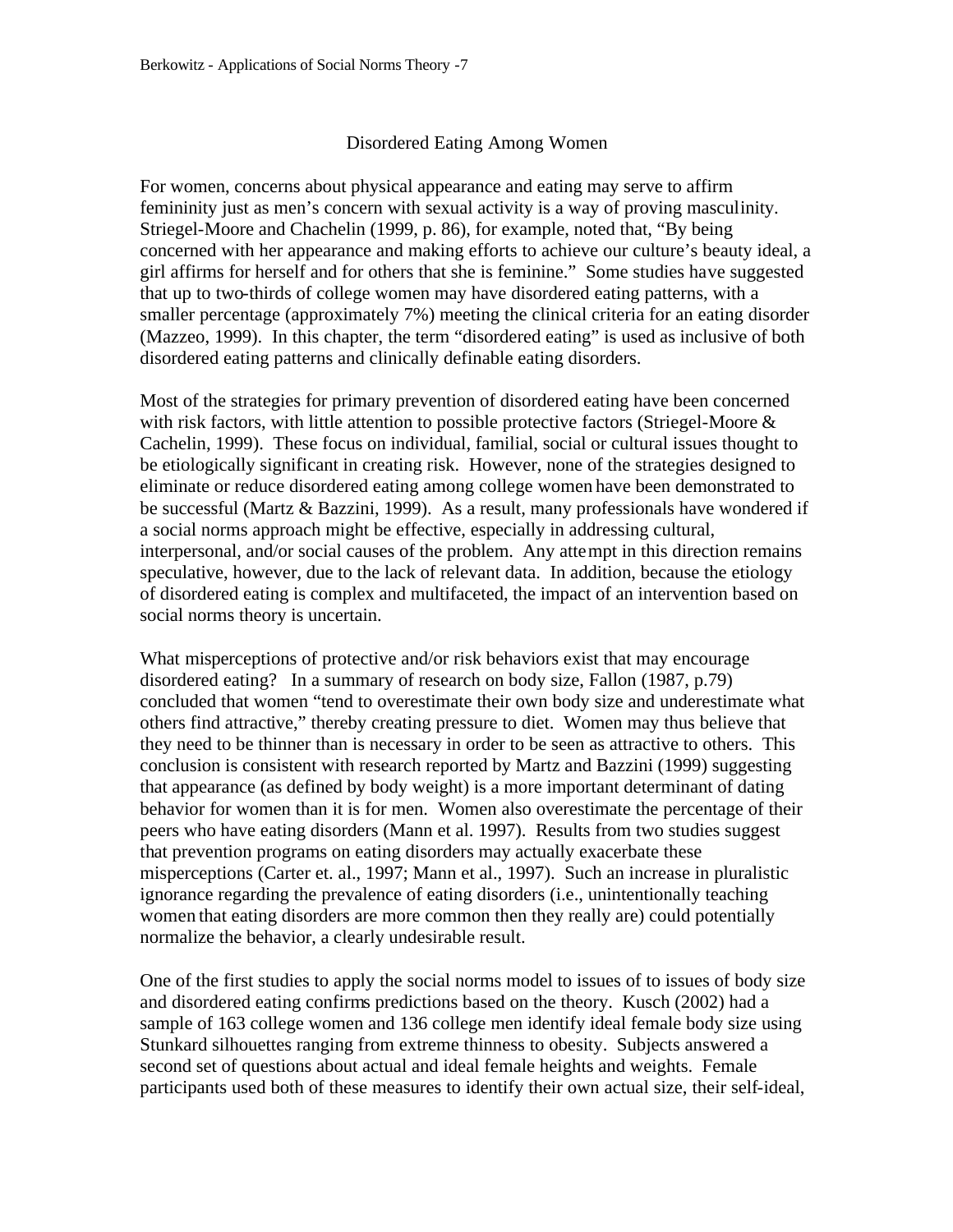the size they believed their female peers would select as ideal, and the size they believed their male peers would select as ideal. The study determined that women significantly overestimated the degree of thinness that their female and male peers selected as ideal. These overestimations were found to positively correlate with measures of body dissatisfaction, disturbed eating, and concern with appearance.

Another recent study found that adult men and women both misperceive their own weight and attractiveness, with men likely to be overweight but misperceive themselves as more underweight, and women likely to be underweight or normal weight but misperceive themselves as more overweight (McCreary & Sadava, 2001).

These studies suggest that a social norms intervention for eating disorders prevention could be developed. It would require documentation of misperceptions of body size and attractiveness, healthy norms and behaviors of the majority of women, and protective behaviors that women engage in to prevent over-concern with attractiveness and eating problems. If women were found to underestimate the prevalence of healthy or protective behaviors, a social norms media campaign could be used to correct the misperception, and information on protective behaviors could be included in workshops as well, thus fostering health and resilience among women.

Understanding the issues involved in designing an intervention to address concerns about body image can illustrate the complexities and difficulties of adapting the model to this topic. For example, concern about attractiveness is one of the many factors contributing to the development of eating problems. How do women make judgements about what is physically attractive? As noted above, women are taught that attractiveness is associated with thinness and is a sign of femininity. In addition to the media, there seem to be two possible pathways for this influence: what women believe other women define as attractive, and what heterosexual women believe men define as attractive. Thus, women may try to achieve a standard of feminine beauty based on what they think is attractive to women and/or men, engaging in disordered eating if they are not able to accomplish this by healthier means. The fact that women misperceive what male and/or female peers find attractive suggests that a social norms intervention could focus on reducing pressure to diet by providing women with accurate information about what is actually attractive to their peers. This is an empirical question that can be tested in future studies.

However, this social norms intervention – teaching women to correctly perceive what men think about body size – could have unintended consequences. Carol Gilligan and her colleagues (Gilligan et al., 1991) have noted that our culture teaches girls to devalue themselves and to overvalue boy's opinions as they get older, which contributes to many mental health problems, including eating disorders in later life. Thus, the proposed social norms intervention focusing on women's misperceptions of what men find attractive could exacerbate a fundamental problem for women by reinforcing women's privileging of men's opinion. This speculative example suggests that correcting misperceptions alone may not be desirable for all health problems and could even be detrimental.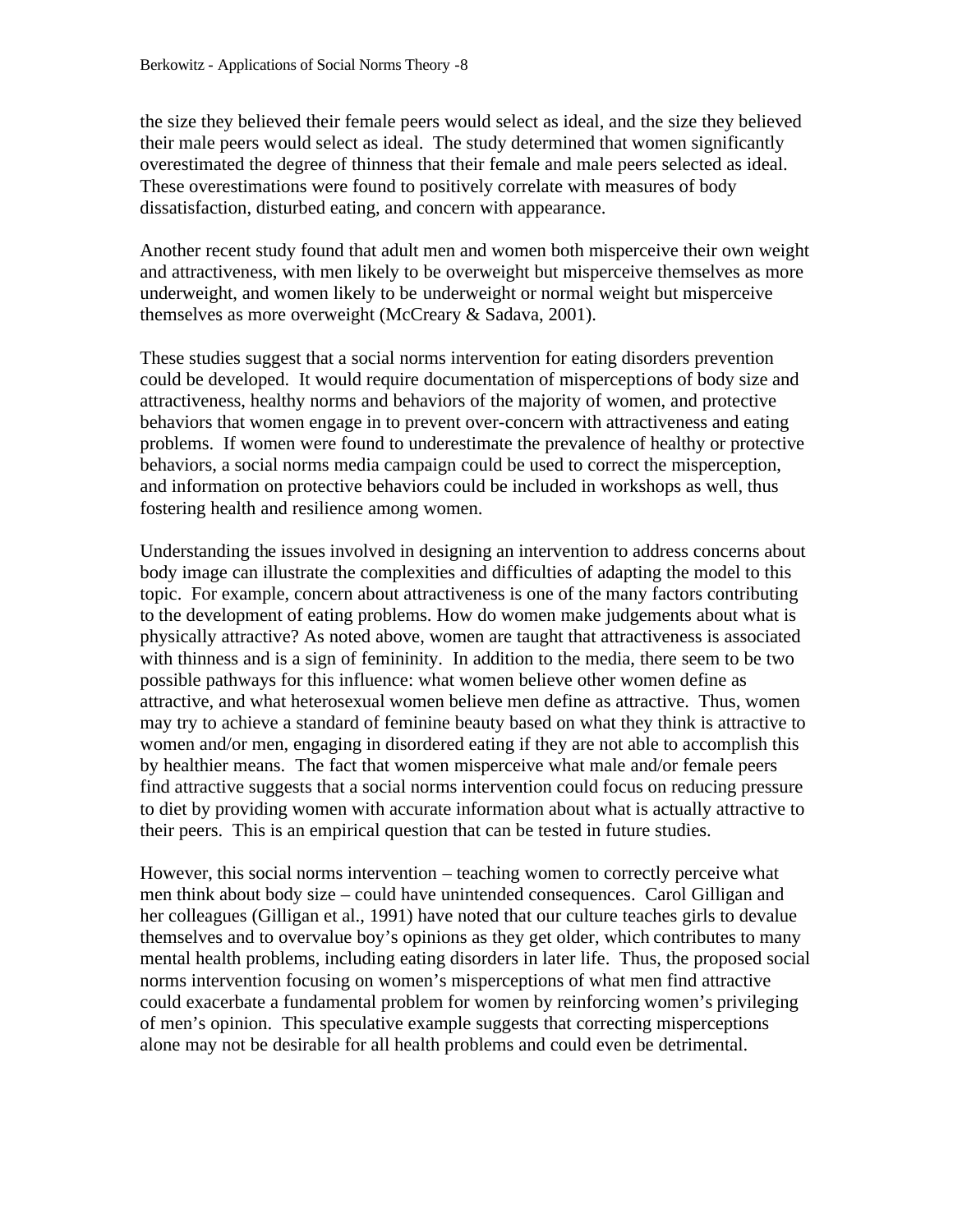A more effective workshop utilizing social norms theory could be designed to incorporate both of these components, including information on healthy, protective behaviors and information on what men and women perceive to be attractive to women. The first half of the workshop would focus on women's perceptions of what other women and men find attractive, encourage discussion of the pressures women feel to be seen as attractive by women and men, and present campus data on misperceptions. This would be followed by a discussion of the reasons why women are encouraged to place importance on men's opinion and the role of peer pressure among women to be thin. The workshop could conclude with a discussion of healthy, protective behaviors actually employed by women that reduce the risk of eating disorders. The data on protective behaviors presented in the workshop could also be disseminated as part of a social norms marketing campaign. In this intervention, a social norms analysis can be utilized to illustrate a negative cultural dynamic (i.e., women's overvaluing of men's opinions) relevant to the etiology of disordered eating, but once this dynamic is revealed it is critiqued and deconstructed and replaced by information about healthy, protective norms among women. A social norms intervention regarding perceptions of attractiveness here serves as a means to an end but is not the final step. This example reminds us that social norms interventions for different issues may have a different form and process.

### Responding to the Problem Behavior of Others

When problem behaviors occur in the college environment, students often witness them directly or know about them from other students. Yet even when students experience the negative effects of others' drinking-related actions they may not speak up or confront these behaviors. Wechsler et al. (1995), for example, coined the term "second-hand effects of binge drinking" to describe how frequent heavy drinkers cause problems which interfere with the lives of other students. Similarly, students who observe prejudicial comments may be bothered but not say anything.

In these examples, individuals take public positions that are in conflict with their private opinions. How can students be taught to express their discomfort with problematic behavior? This section summarizes relevant research, reviews some of the causes and stages of bystander behavior, and uses results from four experimental interventions to speculate on the design of a social norms intervention to reduce bystander behavior.

The literature on bystander behavior suggests that most people want to respond but may not do so do for three reasons (Latane & Nida, 1981). Individuals may see that others are not doing anything and assume that there isn't a problem (social influence), may fear doing something that may cause embarrassment (audience inhibition), or may assume that if they don't do anything someone else will (diffusion of responsibility). Social norms theory predicts a fourth factor contributing to bystander behavior, which is the belief that others, unlike oneself, are not bothered or concerned about the problem behavior. Thus, pluralistic ignorance is an additional cause of bystander behavior.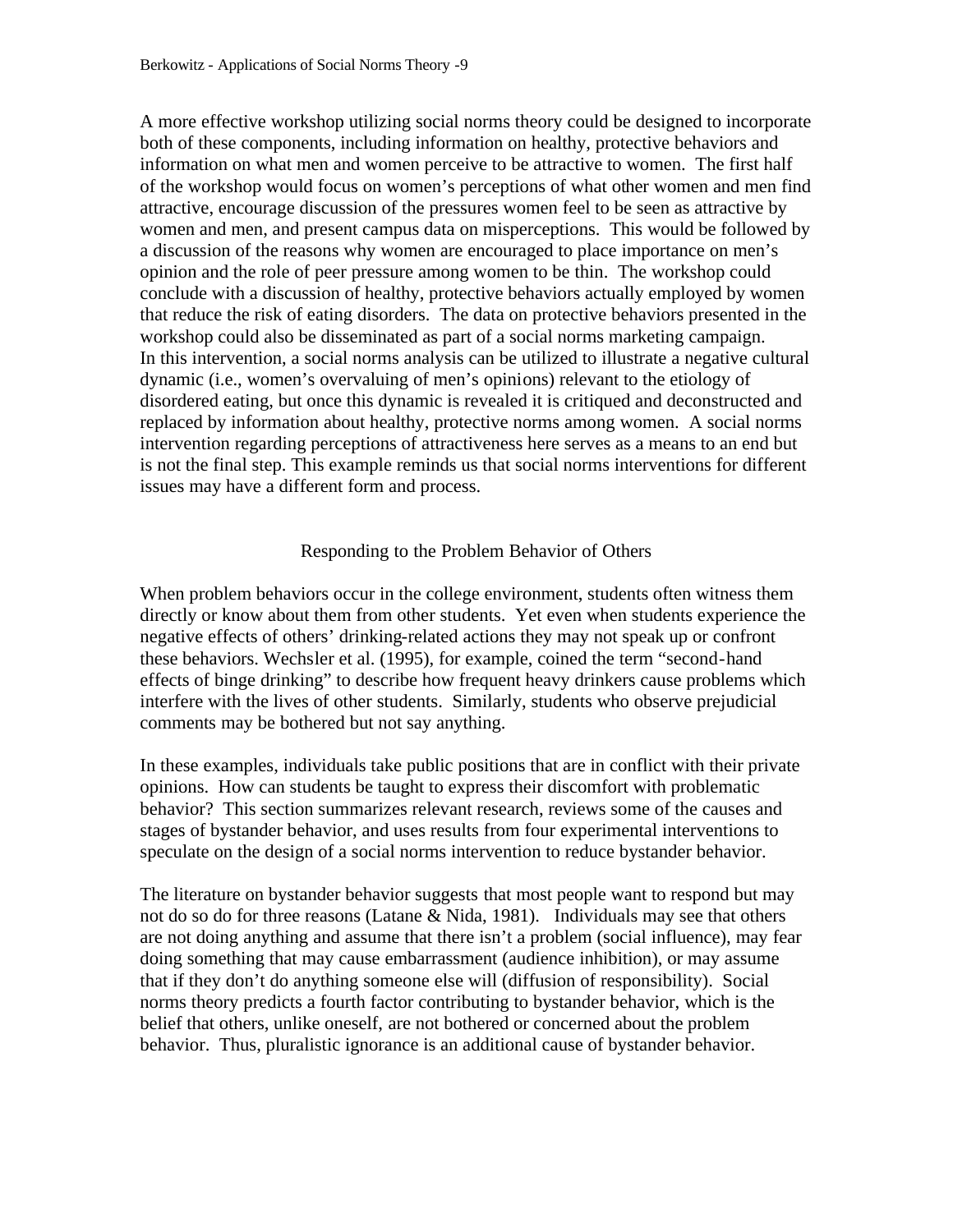For all of these motivations, the presence of other people inhibits the desire to help because of potentially false assumptions about others' positions. In studies of individuals witnessing emergencies, for example, 55% of individuals offered help when alone, while only 22% did so in a group (Latane & Nida, 1981). Thus, incorrect beliefs about how others view the situation and whether they define it as a problem may cause individuals to inhibit healthy behavior, as predicted by social norms theory.

Is there evidence that individuals underestimate others' concerns about problem behavior? A number of studies of pluralistic ignorance suggest that this is a widespread phenomenon. O'Gorman (1975) found that in 1968, most white Americans grossly exaggerated the support among other white Americans for racial segregation, and that this misperception reduced their willingness to act on behalf of integration. Matza (1964) observed that gang members engaged in actions that they personally disapproved of because they incorrectly believed that others supported the behavior. In one of the first studies on pluralistic ignorance, Katz and Allport (1931) found that while most fraternity members favored greater diversity in their houses, they excluded those who were different because they believed their brothers were less tolerant than they were. In each of these examples, healthy behavior was inhibited as a result of pluralistic ignorance, while intolerant, problematic or unhealthy behavior was expressed or overlooked.

A more recent study of attitudes towards lesbian, gay and bisexual students found that most students incorrectly perceived their friends and the average student on campus to be less accepting of LGB students than they actually were (Bowen & Bourgeois, 2001). This misperception was greater and more influential for students in general than friends.

Not acting on personal beliefs can prevent the accomplishment of normal developmental tasks such as achieving congruence between values and behavior (Chickering, 1978). Social norms interventions to reduce bystander behavior may thus contribute to emotional well-being and enhance psychological growth by helping individuals resolve the cognitive dissonance associated with acting against one's beliefs.

The first step in a social norms intervention to reduce bystander behavior is to document the true norm of intolerance for the behavior in question. This would be followed by dissemination of this information to the target population with the hope that revealing the norm of intolerance will increase the number of individuals confronting the perpetrator(s) of the behavior.

In a review of the literature on bystander behavior, Latane & Darley (1970) identified five stages in the transition of individuals from passivity to action: 1) notice the event, 2) interpret it as a problem, 3) feel responsible for finding a solution, 4) possess the necessary skills to act, and 5) intervene. Particular interventions could be designed for each stage to remove the causes of bystander behavior and help individuals move on to the next stage. Encouraging individuals to feel responsible for the solution should be accomplished without exacerbating or exaggerating the misperception regarding the problem to be corrected. Table 2 suggests possible interventions appropriate for each stage of bystander behavior. Recently, Berkowitz (2002) suggested that these stages of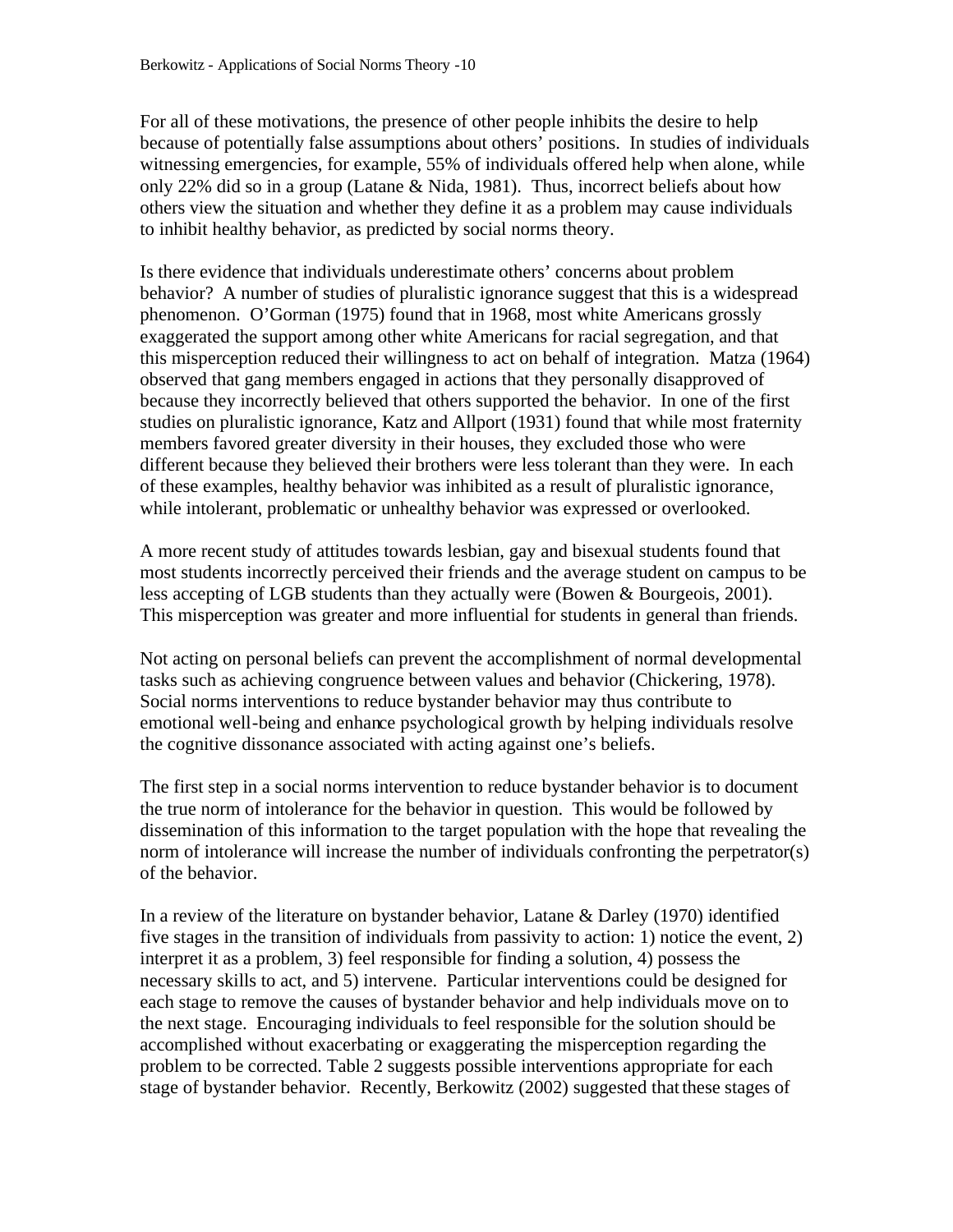bystander behavior fit well with the stages of change theory developed by Prochaska (Prochaska & Velicer, 1997).

#### (Insert Table 2 Here)

Monto et al. (1994), studied these stages in an analysis of bystander behavior with respect to driving while intoxicated (DWI). They determined that passing through each stage significantly increased the likelihood that a student would intervene with a drunk driver. For example, while 51% of students in general had reported trying to intervene in a DWI situation in the last year, 65% of those who noticed the event intervened, 73% of those who thought the situation was serious intervened, and 82% of those who felt they had the skills to act intervened with a drunk driver, thus providing empirical support for the stages of the model. The authors also found that students were more likely to intervene if they reported having a conversation with others about the problem.

Individuals and communities may begin at different places in the model. For example, most individuals will already be uncomfortable with problem behavior and need to begin working at a later stage. Others may be motivated to act by discovering through informal conversation that friends share their concerns. Because some students already possess some intervention skills, it may be necessary only to provide the information that they are not alone in order to motivate action. This encouragement could come from respected peers who model appropriate use of intervention skills and who share information about the true norm, or from social norms media. If, on the other hand, students do not have the skills necessary to intervene appropriately, an additional skill-building step would have to be incorporated. The National Coalition Building Institute has an excellent model for teaching individuals to interrupt prejudicial remarks (Brown & Mazza, 1991, 1997) that can be adapted to stage four of the bystander model.

A trial intervention to reduce bystander behavior with respect to second-hand effects of high-risk drinking has been conducted by the Student Health Service at the University of Iowa. The "Say Something" campaign was designed to complement a social norms media campaign already in place in first-year residence halls that had successfully prevented increases in drinking during the first year of college (Ketcham, 1999). The intent of the campaign was to empower students to act on their discomfort about secondhand effects of other students' drinking. The campaign had two components: a social norms marketing campaign and intensive training of residence life staff in support of the effort. Media developed for the campaign included posters with the following messages:

• If you've been babysitting a friend who drinks too much, maybe it's time you said something. Think about it – if you and the rest of the 54% who babysat this weekend speak up, maybe you'll only have to say something once. After all, you're adults, *right?* SPEAK UP.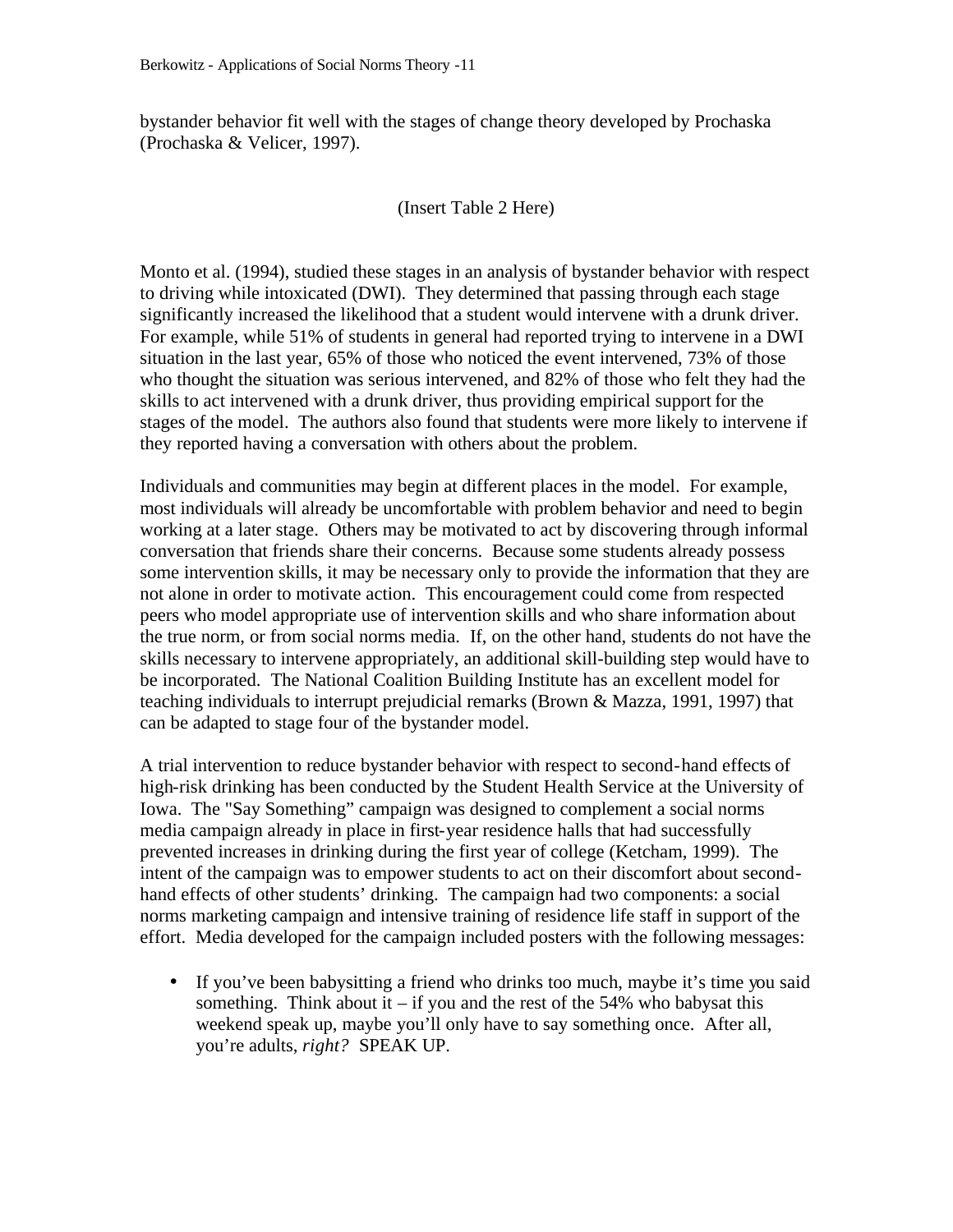- 67% of UI students have had their studying or sleep interrupted by a loud, obnoxious, drunken student. Say Something!
- Tired of losing sleep after a friend's night out? SAY SOMETHING...the next day…nonjudgmental…and clear the air. (You'll all sleep better.)

In its second year this campaign focused on teaching residence hall staff, residents, and off-campus students skills to provide feedback to problem drinkers. One poster stated: "When Your Friend Goes Out and You End Up With a Headache… Say Something… The Next Day, Be Objective, Clear the Air."

Although the program was not formally evaluated, anecdotal information based on comments from students indicated that they felt support for engaging in conversations with their roommates or friends about the second-hand effects they were experiencing. Students informed staff that they hadn't really thought of themselves as having the "right" to speak out.

In any attempt to address second-hand effects, it is important to emphasize that, even when most individuals experience the second-hand effects of high-risk drinking or other behaviors, the problems are caused by a minority. Otherwise there is a danger of exacerbating the misperceptions that cause bystander behavior in the first place.

Kilmartin et al. (1999), as noted earlier, designed an intervention to reduce bystander behavior among men who observe sexist language about women. This intervention was based on the assumption that men's silence about sexist language serves to enable violence towards women, as noted by Thorne-Finch (1992):

A large number of men continue to be silent about male violence against women. Men need to recognize that by not criticizing their sexist and abusive male peers, they help to perpetuate the tradition of male violence…it would appear that many men are afraid to risk suspicion among their peers that they are not hegemonically masculine men. Speaking out against male violence demands a critical approach to one's real and mythical peer group. (p. 217-218)

As part of a course at Mary Washington College (MWC), students designed a survey containing twelve scenarios in which sexist behavior was exhibited within all-male peer groups, including examples of sexual objectification of women, coercive sexuality, and sexist stereotypes. Participants were asked to rate the level of discomfort for themselves, a close male friend, and the average male student on campus. Results were consistent with social norms theory: all men underestimated their friends and other men's discomfort with sexist language in all-male peer groups. In the next phase of the intervention a social norms marketing campaign was conducted to publicize the true norm of discomfort among men. Messages incorporated into a variety of campus advertisements and posters included the following:

• All men feel some level of discomfort with men's sexist behavior.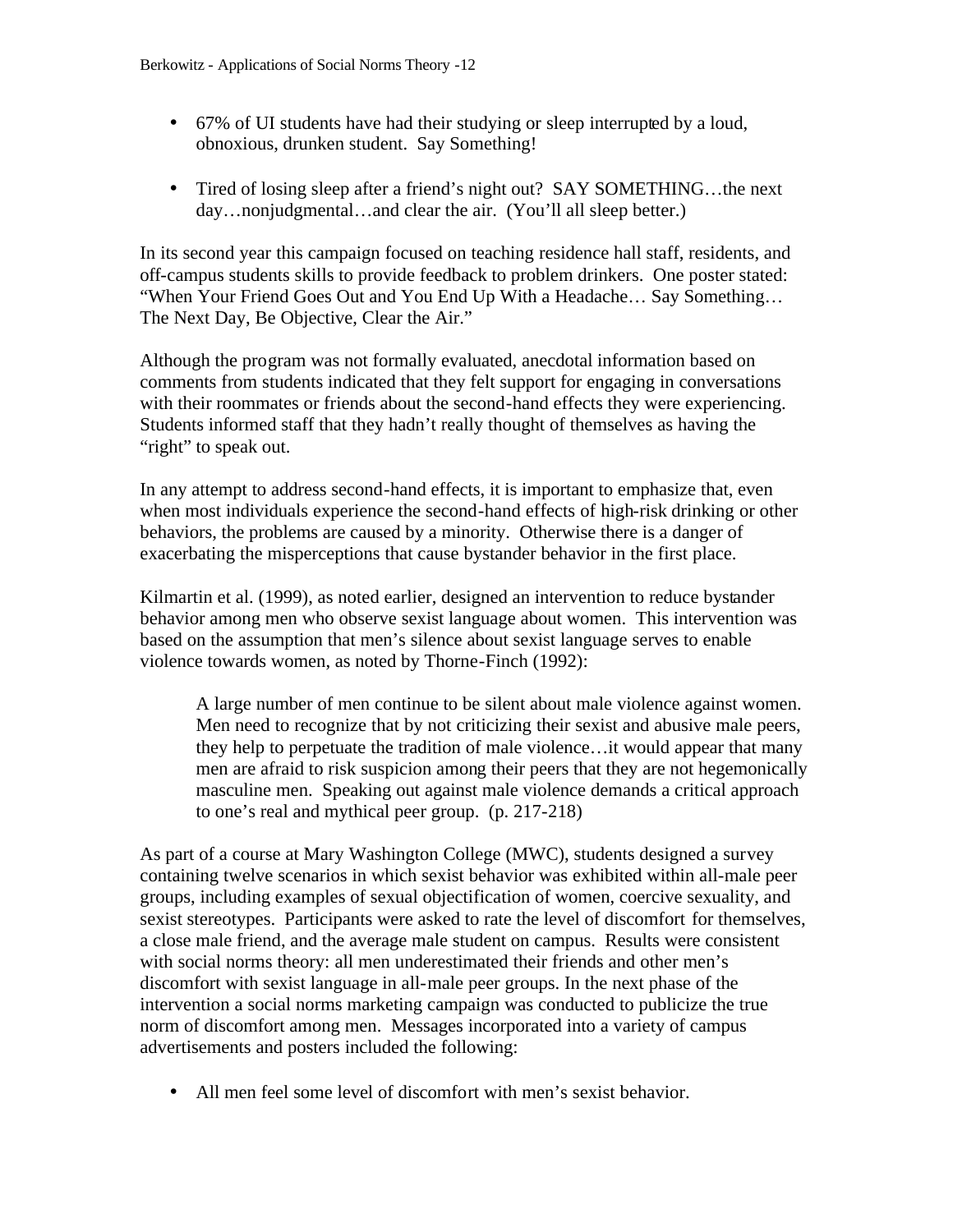- Over half (60%) overestimate the "typical male" MWC student's level of comfort with men's behavior.
- Over half (60%) overestimate a male friend's level of comfort with men's sexist behavior.
- Sexist behavior feeds the attitude behind sexual assault. Challenge this attitude with your male friends – they may be as uncomfortable as you.
- 81% of MWC male students report some level of discomfort when men use terms like "BITCH" and "SLUT" to refer to women.
- Most MWC male students report some level of discomfort with sexist attitudes towards women.

A survey conducted one month after the social norms marketing campaign revealed a reduction in the misperception of the average male students' discomfort with sexist language and behavior, although there was no reduction in the misperception of friends' discomfort. A future phase of this project will assess whether a reduction in misperceptions can increase men's ability to confront other men's problematic language and behavior.

At Western Washington University this model is being used to help students take action as "allies" to end the oppression of other groups. Focus groups conducted as part of the "Ally Building Project" indicate that most students are concerned about intolerance on campus. However, students also assume that peers are less concerned than themselves and that friends may disapprove if they act to end prejudice. The Ally Building Project acknowledges the egalitarian yearnings of the majority of students, alleviates their concern that other students do not share similar concerns, and teaches ally-building skills through posters, a web site, and a series of three workshops. The workshops are sequenced to advance ally building. The skills are taught in four steps: a) awareness, b) information, c) intervention skills, and d) action. The workshops are titled, "Flash Judgments: Acknowledging Learned Stereotypes," "Speaking Up: Awareness into Action," and the finally, the National Coalition Building Institute's workshop on "Building Community and Reducing Prejudice" (Brown & Mazza, 1991, 1997). The project has been met with great enthusiasm and interest from students.

The Gay Alliance of the Genessee Valley (Smolinsky, GAGV, 2001) has used the small group norms challenging model in a workshop to increase heterosexual ally behavior. The goal of the workshop is:

• To provide people with accurate information about their peers' attitudes towards lesbian, gay, bisexual and transgendered (LGBT) people,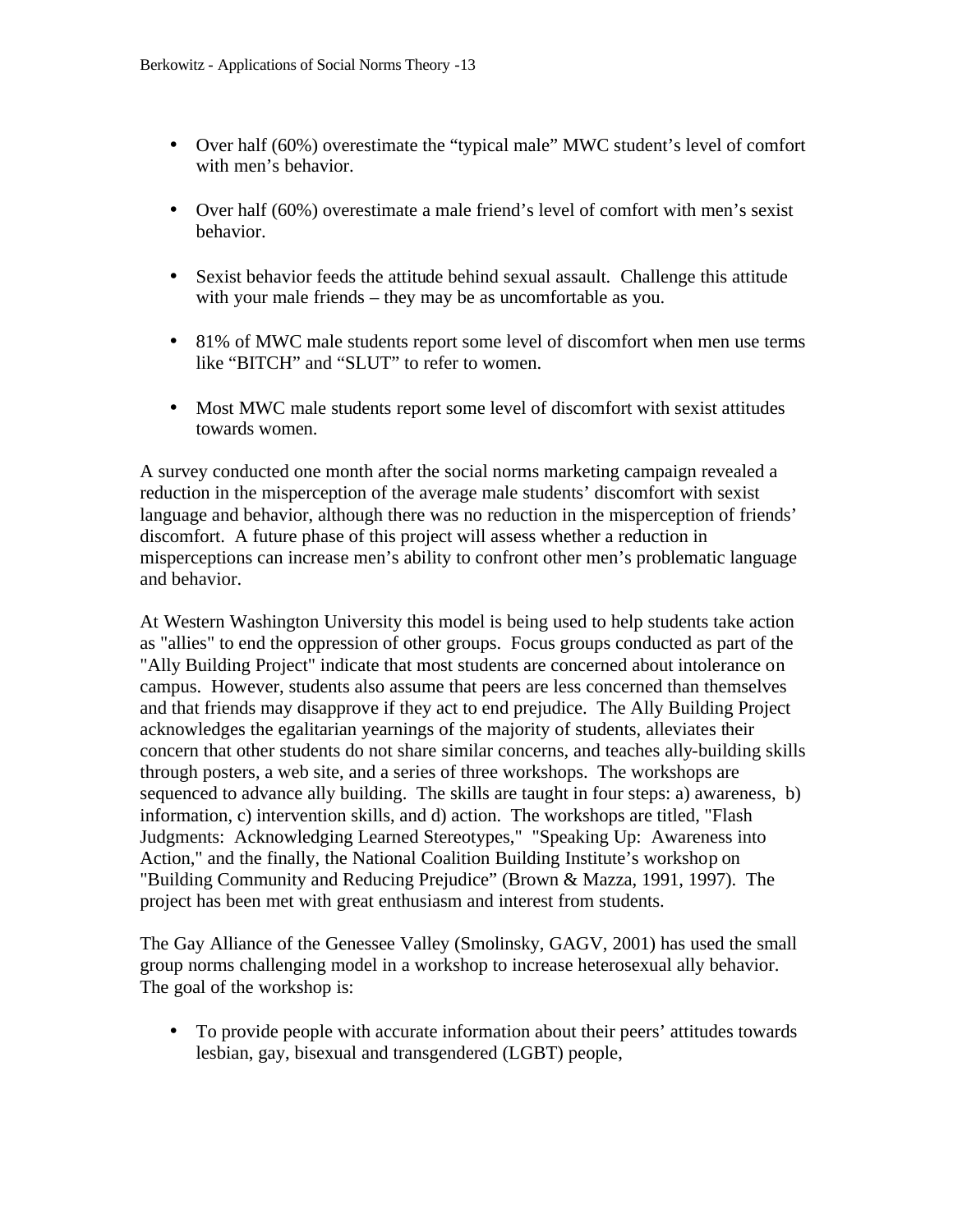- To empower people to act as allies towards LGBT people by correcting misperceptions,
- To encourage people to see themselves as allies, and
- To reduce people's shame and guilt about not speaking up as an ally for fear of social ostracism and/or being perceived as LGBT themselves.

Workshop participants fill out a survey assessing perceptions and misperceptions of attitudes towards LGBT people and then discuss the results in the workshop. A stage model of heterosexual ally behavior is presented and discussed.

These examples from University of Iowa, Mary Washington College, Western Washington University and the Gay Alliance of the Genessee Valley provide models and preliminary data supporting predictions of social norms theory with respect to bystander behavior. Although none of the interventions evaluated the effect on actual bystander behavior, anecdotal data all four interventions indicate that a bystander intervention would need to take place in stages. First, information about the true norm would be provided. This encourages students to share their discomfort with peers (providing validation for the feelings of discomfort.) Second, those students who have the skills to respond could then do so on their own, but others may need opportunities to learn those skills.

In summary, both theory and research suggest that social norms interventions can be designed to address second-hand effects of high-risk drinking and expressions of prejudicial behavior. Preliminary data indicate that the adequacy of a social norms intervention to reduce bystander behavior may depend on the skill level of the student population. For some individuals, a social norms intervention may be adequate, but for others, further skill-building steps may be needed to accomplish the desired outcome.

#### Summary and Conclusions

This chapter has extended social norms theory to prevention of sexual assault among men, disordered eating among women, and bystander behavior in relation to second-hand effects of binge drinking, sexist language by men, homophobia, and ally behavior. Predictions based on the theory are supported by data on misperceptions and by results from preliminary interventions, suggesting that the social norms approach holds promise for other health issues in addition to alcohol. Further confirmation awaits the development of carefully designed interventions that can be more fully evaluated.

Much has been learned from the successful application of social norms theory to alcohol abuse prevention. Adjustments are necessary, however, when interventions are designed for other health and social justice issues. First, the problem must be assessed to determine if a social norms intervention is appropriate, because interventions that have been successful in reducing alcohol abuse cannot be simply transferred to other issues.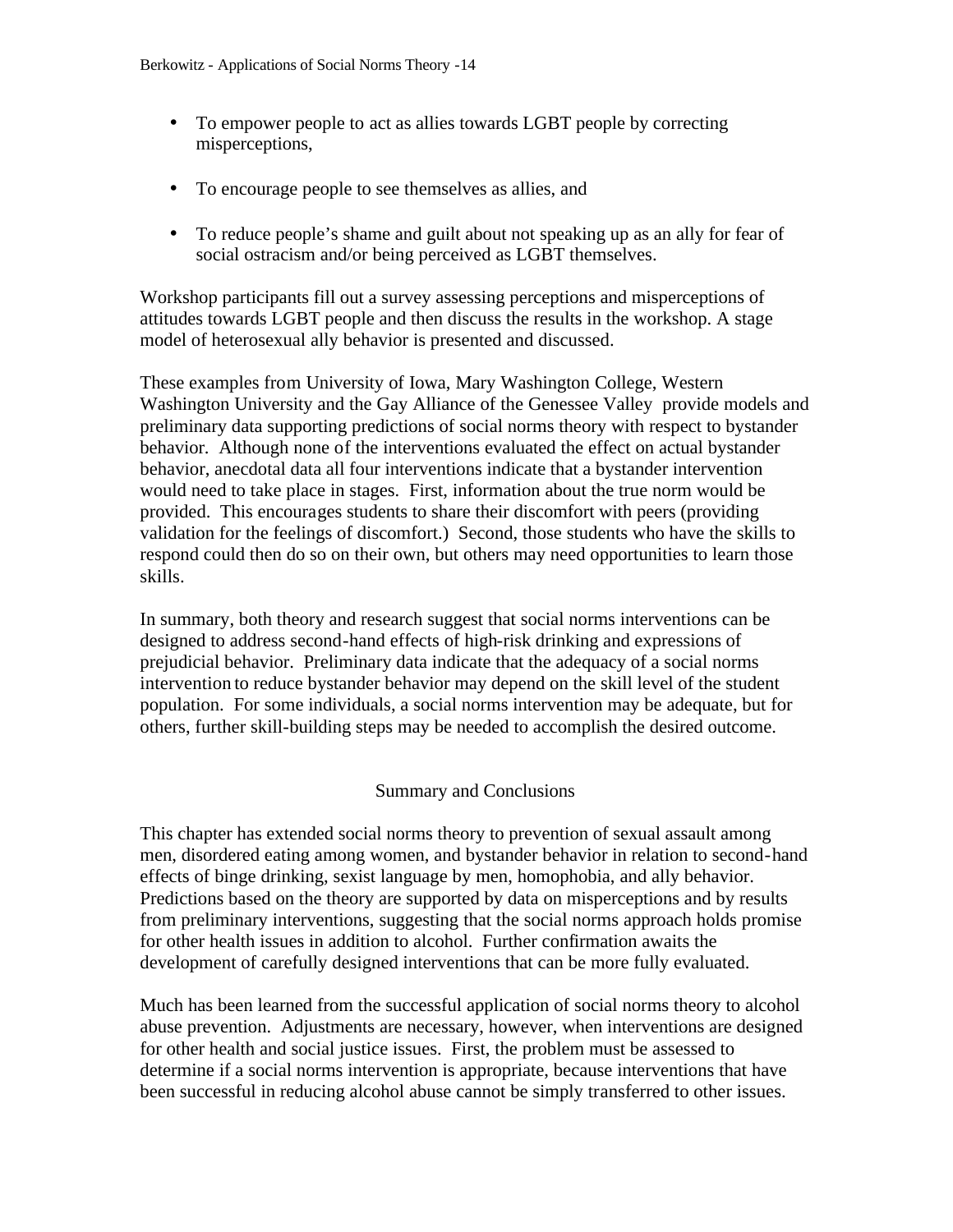Second, each intervention must be adapted to the culture, etiology, and context of the problem in question. Thus, interventions developed on one campus cannot be adopted elsewhere with the expectation of similar results, due to the unique culture and history of each educational institution. Interventions need to be tailored to the target population in a way that is comprehensive and relevant, based on survey data from questions that are carefully designed to reveal healthy norms and protective behaviors (Berkowitz, 1997).

Finally, research and interventions described in other chapters of this monograph suggest that the social norms approach alone can be successful in reducing alcohol abuse and related problems. Applications discussed in this chapter, however, indicate that for some issues and/or communities, a social norms intervention may not be adequate by itself and should be complemented by parallel interventions such as skills training for interrupting oppressive remarks.

In conclusion, social norms interventions hold considerable promise for addressing a variety of health and social justice issues. It is hoped that this chapter will stimulate thinking in this direction and encouragement for the design of these interventions.

Acknowledgements: The comments and editorial assistance of Myra Berkowitz, and comments by Cornelia Lee, Chris Kilmartin and Julie White on an earlier draft of this chapter, are greatly appreciated. Additional thanks to Jan Kusch for her insightful comments on the etiology of eating disorders and for suggesting the possibility of utilizing social norms theory for eating disorders prevention.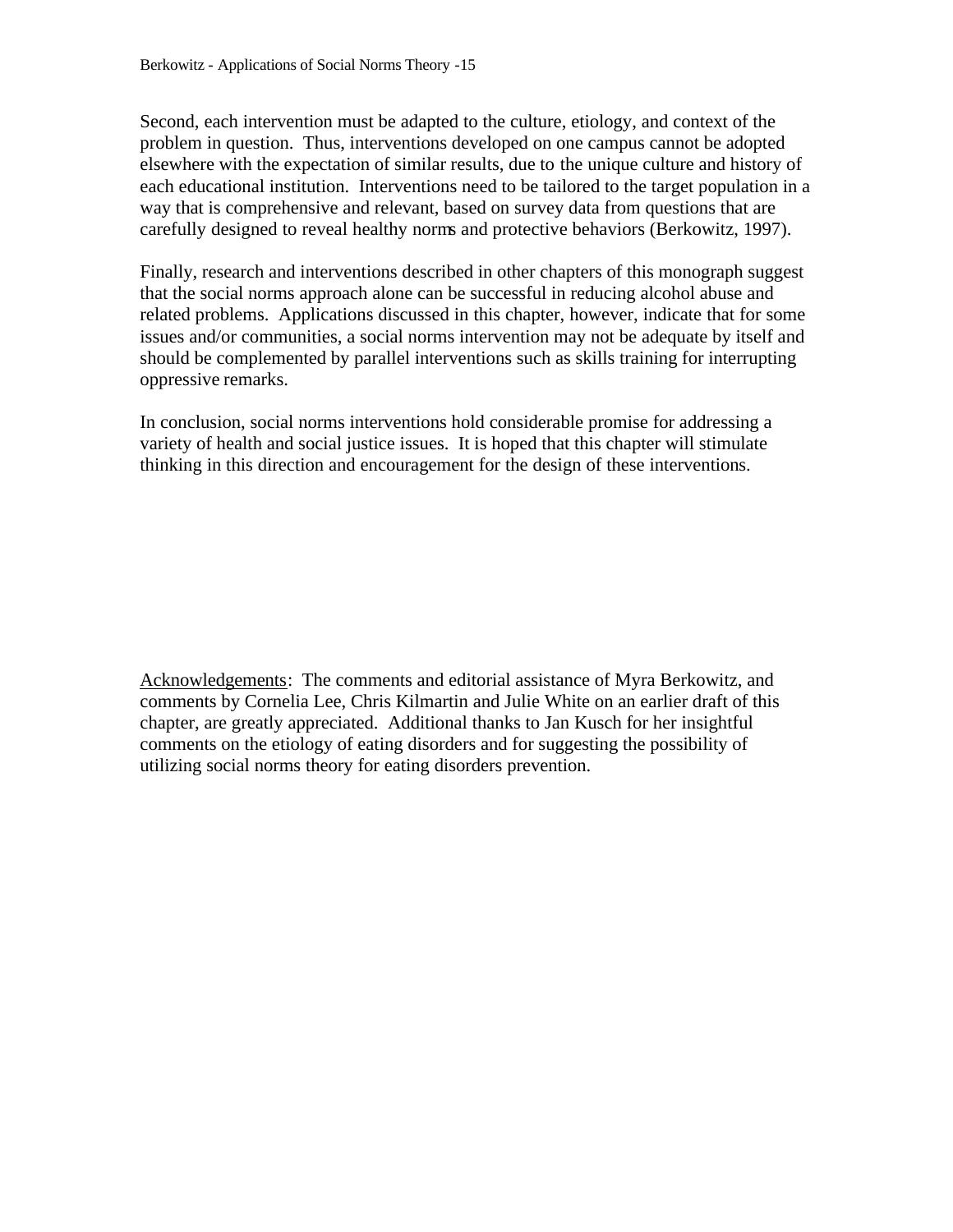*Alan David Berkowitz is an independent consultant who helps colleges, universities and communities design programs that address health and social justice issues. He is well known for his scholarship and innovative programming and frequently serves as an expert advisor to organizations and federal agencies. He can be reached via e-mail at:*  alan@fltg.net *or by calling 607 387-3789*

## Table 1: Assumptions of Social Norms Theory

- 1. Actions are often based on misinformation about or misperceptions of others' attitudes and/or behavior.
- 2. When misperceptions are defined or perceived as real, they have real consequences.
- 3. Individuals passively accept misperceptions rather than actively intervene to change them, hiding from others their true perceptions, feelings or beliefs.
- 4. The effects of misperceptions are self-perpetuating, because they discourage the expression of opinions and actions that are falsely believed to be non-conforming, while encouraging problem behaviors that are falsely believed to be normative.
- 5. Appropriate information about the actual norm will encourage individuals to express those beliefs that are consistent with the true, healthier norm, and inhibit problem behaviors that are inconsistent with it.
- 6. Individuals who do not personally engage in the problematic behavior may contribute to the problem by the way in which they talk about the behavior. Misperceptions thus function to strengthen beliefs and values that the "carriers of the misperception" do not themselves hold and contribute to the climate that encourages problem behavior.
- 7. For a norm to be perpetuated it is not necessary for the majority to believe it, but only for the majority to believe that the majority believes it.

(Portions of this table are adapted from Miller & McFarland (1991) and Toch & Klofas, 1984).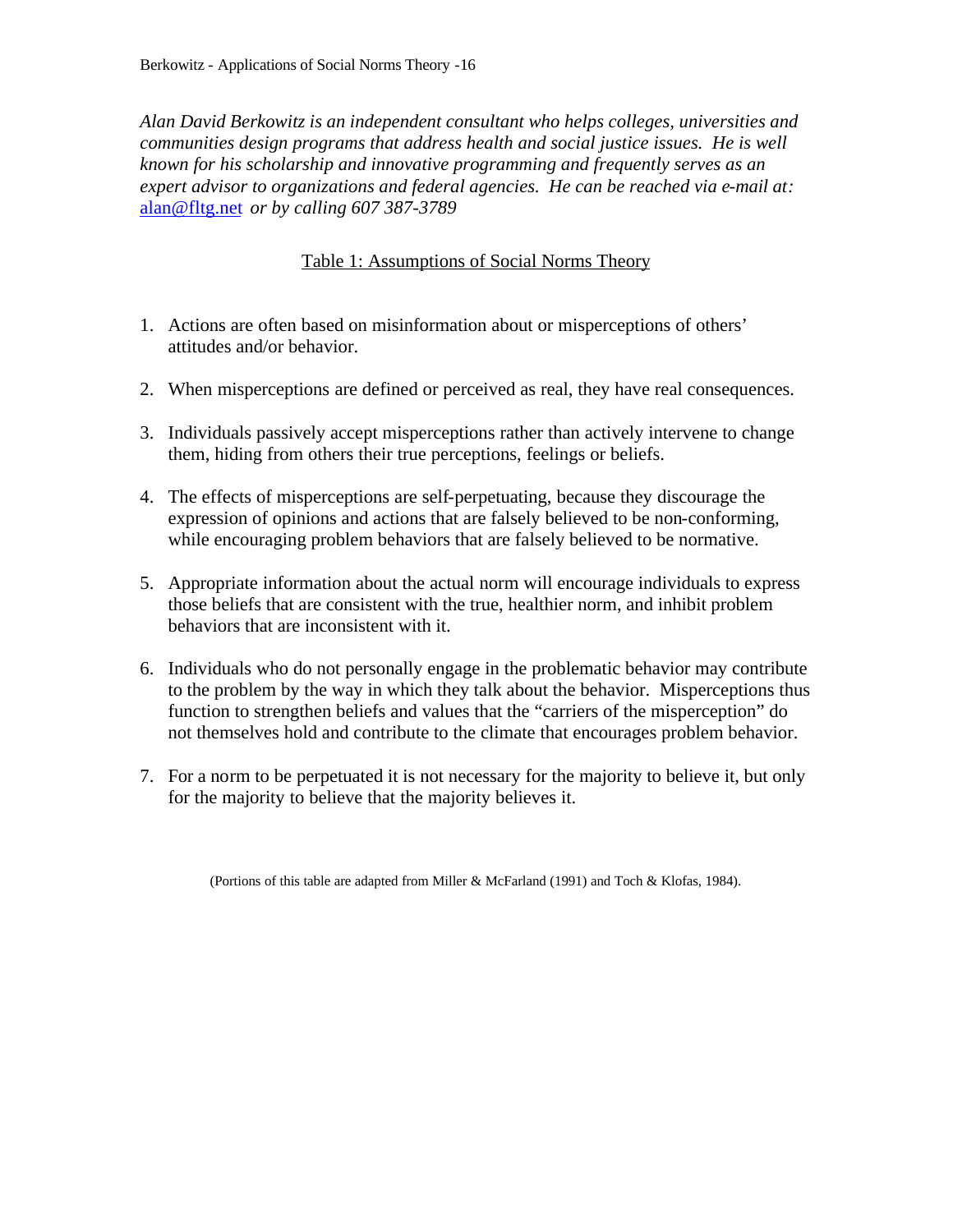## Table 2: Social Norms Interventions for Reducing the Causes of Bystander Behavior

Strategies for overcoming obstacles at each stage of bystander behavior are described below.

1. Notice the event.

Provide examples or call attention to problem behavior of the minority or to positive attitudes of the majority. Document the actual and perceived incidence of problem behaviors and healthy attitudes and behaviors.

2. Interpret it as a problem.

Design a survey to obtain data about how respondents feel about different types of problem behaviors and determine if they have been a victim of these behaviors or have observed others experiencing their effects. Educate participants that the behavior in question occurs and is upsetting to most people by presenting responses informally in workshops or through social norms marketing campaigns.

Give workshop participants blank cards and ask them to describe how they would feel if they observed an incident. Collect the responses and read them aloud.

Ask students and/or student leaders to interview bystanders when they learn of an incident of problem behavior and assess the bystanders' feelings about what happened. Collect a number of examples and discuss them with students to show that many other peers are uncomfortable with such behaviors.

3. Feel responsible for the solution.

Help participants understand how they are personally hurt by problem behaviors and how they can intervene to prevent these effects. For example, document how second hand effects of binge drinking interfere with their lives, how men are hurt by sexual assault, or how prejudice can hurt them personally. Understanding how we are personally hurt by others behavior can provide the motivation to intervene.

4. Possess the necessary skills to act.

Provide training in intervention skills including how to talk to others who were present, how to approach and talk to the perpetrator, and how to defuse the situation through humor, exaggeration, or appealing to a positive standard of behavior.

5. Intervene. Respond when incidents occur.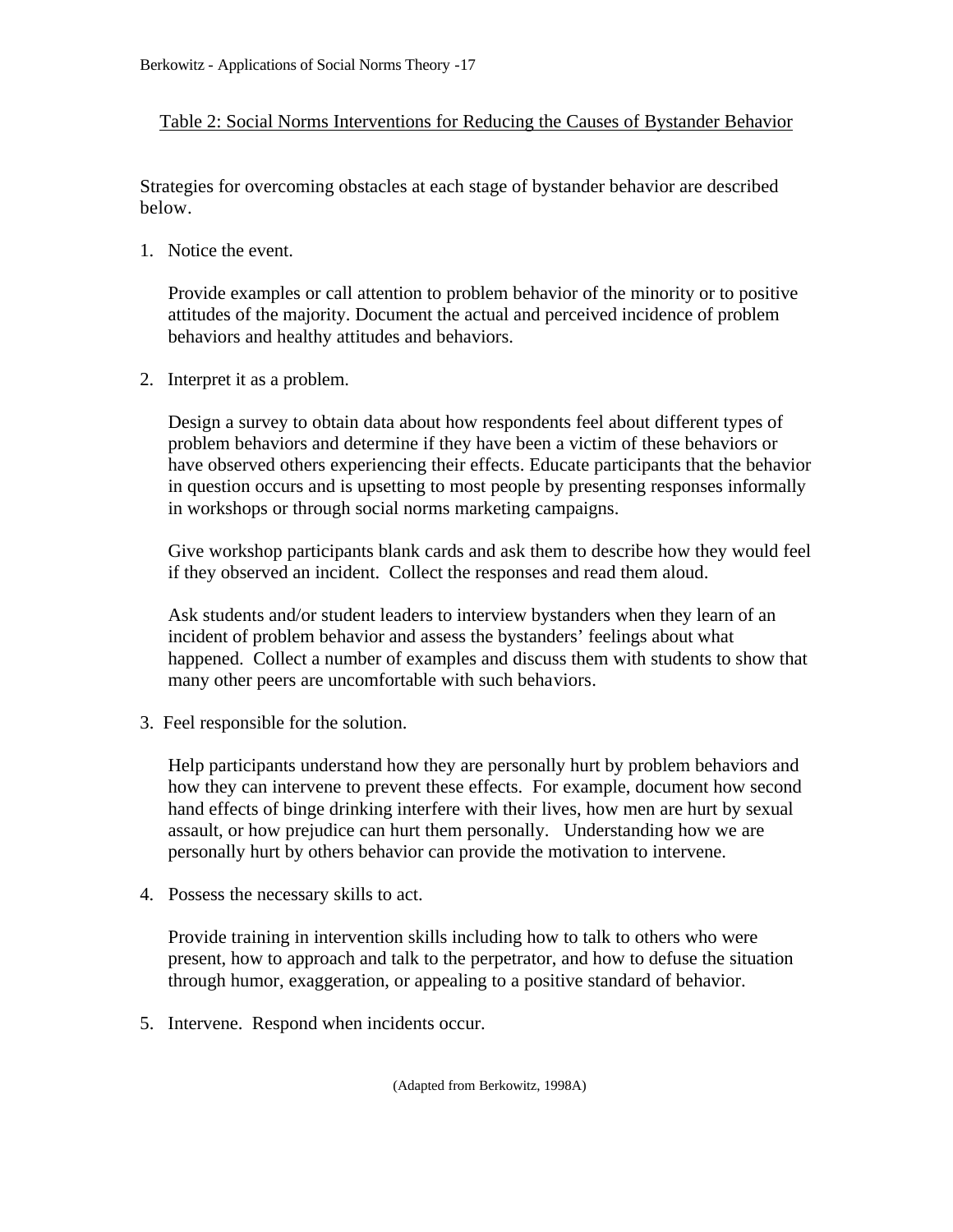#### BIBLIOGRAPHY

Baer, JS, Stacy, A & Larimer, M (1991) Biases in the Perception of Drinking Norms among College Students. Journal of Studies on Alcohol, 52(6):580-586.

Berkowitz, AD (1992) College Men as Perpetrators of Acquaintance Rape and Sexual Assault. Journal of American College Health, 40:175-181.

Berkowitz, AD (1993) Innovative Approaches to Behavioral Health and Social Justice Issues on Campus. Proceedings of the Annual Conference of the Association of College and University College Counseling Center Directors, Keystone, CO.

Berkowitz, AD (1994A) A Model Acquaintance Rape Prevention Program for Men. Chapter 3 in Berkowitz, A. (Ed.), Men and Rape: Theory, Research, and Prevention Programs in Higher Education. San Francisco: Jossey-Bass.

Berkowitz, AD (1994B) The Role of Coaches in Rape Prevention Programs for Athletes. In Parrot, A., Cummings, N., & Marchell, T. (Eds) Rape 101: Sexual Assault Prevention for College Athletes. Holmes Beach: Learning Publications.

Berkowitz, AD (1997) From Reactive to Proactive Prevention: Promoting an Ecology of Health on Campus. Chapter 6 in P.C. Rivers and E. Shore (Eds.): A Handbook on Substance Abuse for College and University Personnel, Westport, Ct: Greenwood Press.

Berkowitz, AD (1998A) How We Can Prevent Sexual Harassment and Sexual Assault. Educators Guide to Controlling Sexual Harassment. Volume 6(1):1-4. Washington, DC: Thompson Publishing Group.

Berkowitz, AD (1998B) The Proactive Prevention Model: Helping Students Translate Healthy Beliefs into Healthy Actions. About Campus, September/October, p. 26-27.

Berkowitz, AD (1999A). Applications of Social Norms Theory to Other Issues. Presented at the Second National Conference on the Social Norms Model: Science Based Prevention. July 28-30, 1999. Big Sky, Montana.

Berkowitz, AD (1999B) Questions About Social Norms Theory and Its Applications. Special Issue of Alcohol Issues and Solutions. Garfield, NJ: PaperClip Communications

Berkowitz, AD (2000A) The Social Norms Approach: Theory, Research and Annotated Bibliography. Higher Education Center for Alcohol and Other Drug Prevention, www.edc.org/hec/socialnorms/.

Berkowitz, AD (2001B) Social Norms Interventions with Small Groups. Social Norms Quarterly, 1(1):1 & 7.

Berkowitz, AD (2002) Fostering Men's Responsibility for Preventing Sexual Assault. Forthcoming in Paul A. Schewe (Ed): Preventing Intimate Partner Violence: Developmentally Appropriate Interventions Across the Life Span Washington DC: American Psychological Press

Bruce, S (2000) 'A Man...' Sexual Assault Education for Men: A Socio-cultural Approach. Year One Grant Report, James Madison University.

Boulter, C. (1997) Effects of An Acquaintance Rape Prevention Program on Male College Students' Endorsements of Rape Myth Beliefs and Sexually Coercive Behaviors. Ph.D. Thesis, Pullman, WA: Washington State University.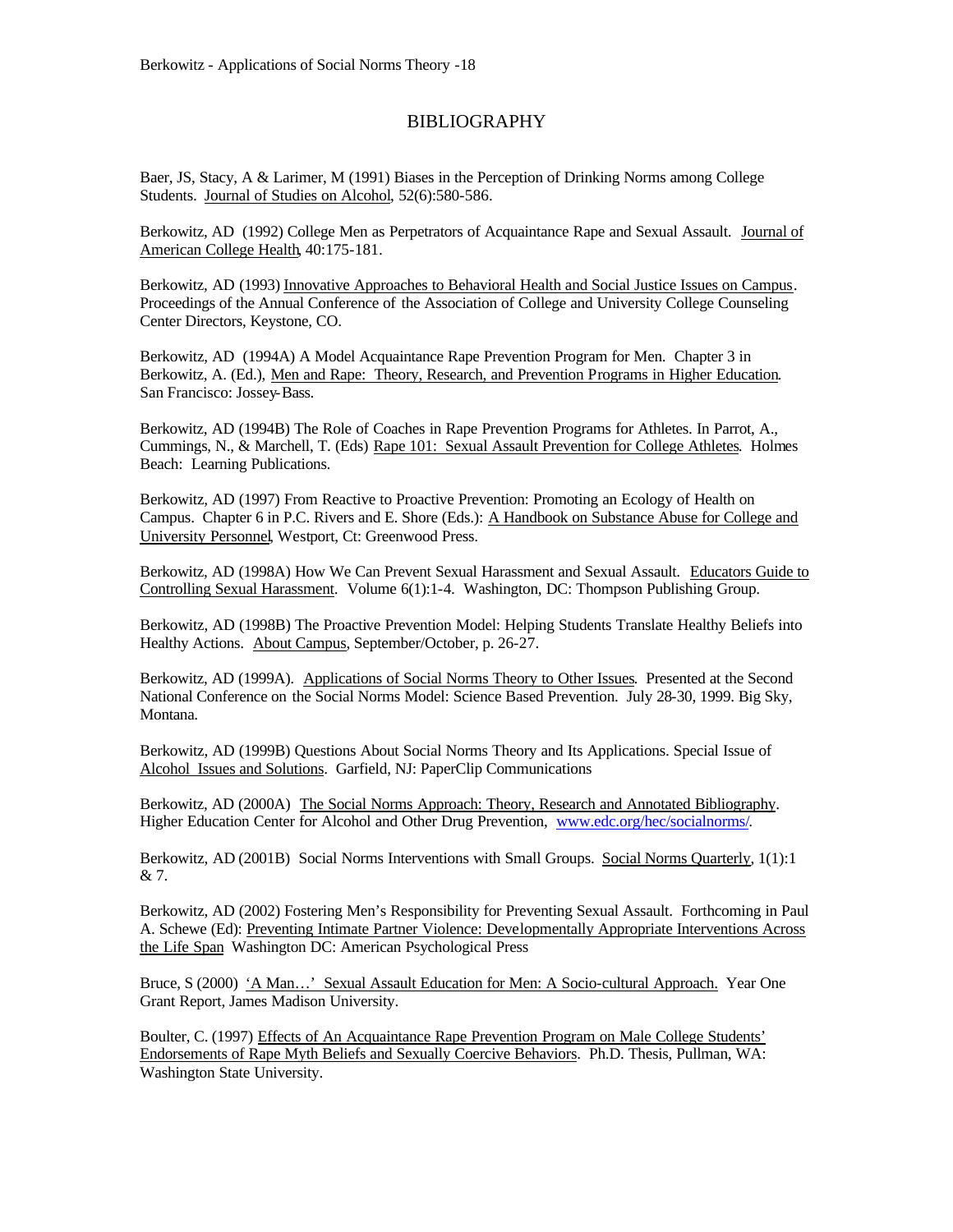Bowen, AM & Bourgeois, MJ (2001). Attitudes Towards Lesbian, Gay and Bisexual College Students: The Contribution of Pluralistic Ignorance, Dynamic Social Impact, and Contact Theories. Journal of American College Health, 50(2):91-96.

Brown, CR & Mazza, GJ (1991) Peer Training Strategies for Welcoming Diversity. In J. Dalton (Ed), Racism on Campus: Confronting Racial Bias Through Peer Interventions, (p. 39-51), San Francisco: Jossey Bass.

Brown, CR & Mazza, GJ (1997) Healing Into Action: A Leadership Guide for Creating Diverse Communities, Washington, DC: National Coalition Building Institute.

Carter, JC, Stewart, DA, Dunn, VJ & Fairburn, CG. (1997) Primary Prevention of Eating Disorders: Might it do More Harm than Good? International Journal of Eating Disorders, 22:167-72.

Caruso, ME (1996) An Extension of Misperception Theory to Rape Myths Dissertation submitted to the Faculty of Mississippi State University. Mississippi State, Mississippi.

Chassin, L, Presson, CC, Sherman, SJ, Corty E & Olshavsky, RW. (1984) Predicting the Onset of Cigarette Smoking in Adolescents: A Longitudinal Study. Journal of Applied Social Psychology, 14(3):224-243.

Chickering, AW (1978) Education and Identity, San Francisco: Jossey Bass.

Fallon, A. (1987) Standards of Attractiveness: Their Relationship Toward Body Image Perceptions and Eating Disorders. Food and Nutrition News, 59(5):79-81.

Far, J (2001), The Small Group Norms Challenging Model. Social Norms Quarterly, 1(1):1-5.

Foubert, JD & Marriott, KA. (1997) Effects of a Sexual Assault Peer Education Program on Men's Beliefs in Rape Myths. Sex Roles, 36(3/4):259-268.

Foubert, JD & McEwen, MK (1998) An All-Male Rape Prevention Peer Education Program: Decreasing Fraternity Men's Behavioral Intent to Rape. Journal of College Student Development, 39(6):548-556.

Gilligan, C, Rogers, AG & Tolman, DL (1991) Women, Girls and Psychotherapy: Reframing Resistance. New York: Haworth Press.

Grube, JW, Morgan, M,& McGree, ST (1986) Attitudes and Normative Beliefs as Predictors of Smoking Intentions and Behaviors: A Test of Three Models. British Journal of Social Psychology, 25(81-93).

Haines, MP (1996) A Social Norms Approach to Preventing Binge Drinking at Colleges and Universities, Newton, MA: The Higher Education Center for Alcohol and Other Drug Prevention.

Haines, MP & Spear, SF (1996) Changing the Perception of the Norm: A Strategy to Decrease Binge Drinking Among College Students. Journal of American College Health, 45:134-140.

Johannessen, K, Collins, C, Mills-Novoa, B & Glider, P. (1999) A Practical Guide to Alcohol Abuse Prevention: A Campus Case Study in Implementing Social Norms and Environmental Management Approaches. Campus Health Service. Tucson: University of Arizona

Katz, D & Alport, FH (1931) Student Attitudes. Syracuse, NY: Craftsmen Press.

Katz, J (1995) Reconstructing Masculinity in the Locker Room: The Mentors in Violence Prevention Project. Harvard Educational Review, 65(2):163-174.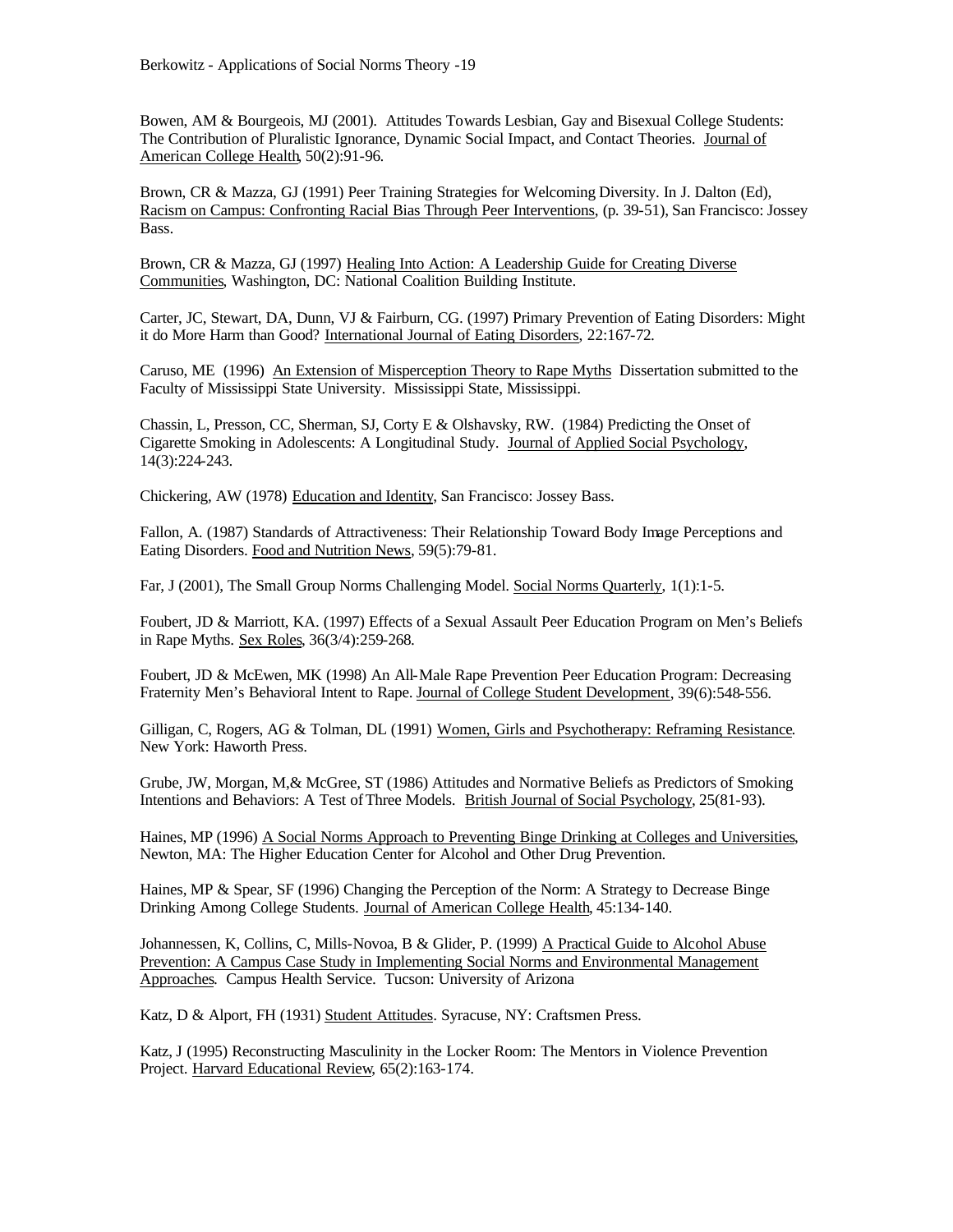Katz, J & Jhally, S (1999) Tough Guise: Violence, Media and the Crisis in Masculinity, (Video) Northampton, MA: Media Education Foundation.

Keeling, RP (1999) Proceed With Caution: Understanding and Changing Norms. Journal of American College Health, 47:243-246.

Ketcham, P (1999) Personal Communication. University Health Center, University of Iowa.

Kilmartin, CT, Conway, A, Friedberg, A, McQuiod, T, Tschan, P & Norbet, T. (1999) Using the Social Norms Model to Encourage Male College Students to Challenge Rape-Supportive Attitudes in Male Peers. Paper Presented at the Virginia Psychological Association Spring Conference, Virginia Beach, VA.

Kusch, JM (2002). Test of a Social Norms Approach to Understanding Disordered Eating Practices in College Women. Unpublished Master's Thesis. Washington State University, Pullman, WA.

Lanier, CA & Elliot, MN (1997). A New Instrument for the Evaluation of a Date Rape Prevention Program. Journal of College Student Development, 38(6):673-676.

Latane, B & Darley, JM (1970) The Unresponsive Bystander: Why Doesn't He Help? New York: Appleton-Century-Crofts.

Latane, B & Nida, S (1981) Ten Years of Research on Group Size and Helping, Psychological Bulletin, 89(2):308-324.

Mahlstedt, D & Baroody Corcoran, C (1999) Preventing Dating Violence. Chapter 18 in Crawford C, David, S & Sebrechts, J (Eds) Coming Into Her Own. Jossey Bass, San Francisco, CA.

Mann, T, Nolen-Hoeksema, S, Huang, K, Burgard, D, Wright A & Hanson, K. (1997) Are Two Interventions Worse Than None? Joint Primary and Secondary Prevention of Eating Disorders in College Females. Health Psychology, 16(3):215-225.

Martz, D & Bazzni, DG (1999) Eating Disorders Prevention Programming May Be Failing: Evaluation of Two One-Shot Programs, Journal of College Student Development, 40(1):32-42.

Matza, D (1964) Delinquency and Draft. New York: Wiley.

Mazzeo, SE (1999) Modification of an Existing Measure of Body Image Preoccupation and Its Relationship to Disordered Eating in Female College Students. Journal of Counseling Psychology, 46(1):42-50.

McCreary, DR & Sadava, SW. (2001). Gender differences in Relationships Among Perceived Attractiveness, Life Satisfaction, and Health in Adults as a Function of Body Mass Index and Perceived Weight. Psychology of Men and Masculinity, 2(2):108-116.

Miller, DT & McFarland, C (1987) Pluralistic Ignorance: When Similarity is Interpreted as Dissimilarity. Journal of Personality and Social Psychology, 53(2):298-305.

Miller, DT & McFarland, C (1991) When Social Comparison Goes Awry: The Case of Pluralistic Ignorance. Chapter 11 in Suls, J & Wills, T (Eds) Social Comparison: Contemporary Theory and Research, Hillsdale, NJ: Erlbaum.

Monto, MA, Newcomb, MD, Rabow, J & Hernandez, ACR. (1994) Do Friends Let Friends Drive Drunk? Decreasing Drunk Driving Through Informal Peer Intervention. In Venturelli, PJ (Ed) Drug Use In American: Social, Cultural and Political Perspectives. Pp. 183-192. Boston: Jones and Bartlett.

Morgan, S (1997) How Much Sex? How Much Alcohol? A Study of Perceived Norms. Paper presented at the Annual Meeting of the Eastern Sociological Society, Baltimore, MD.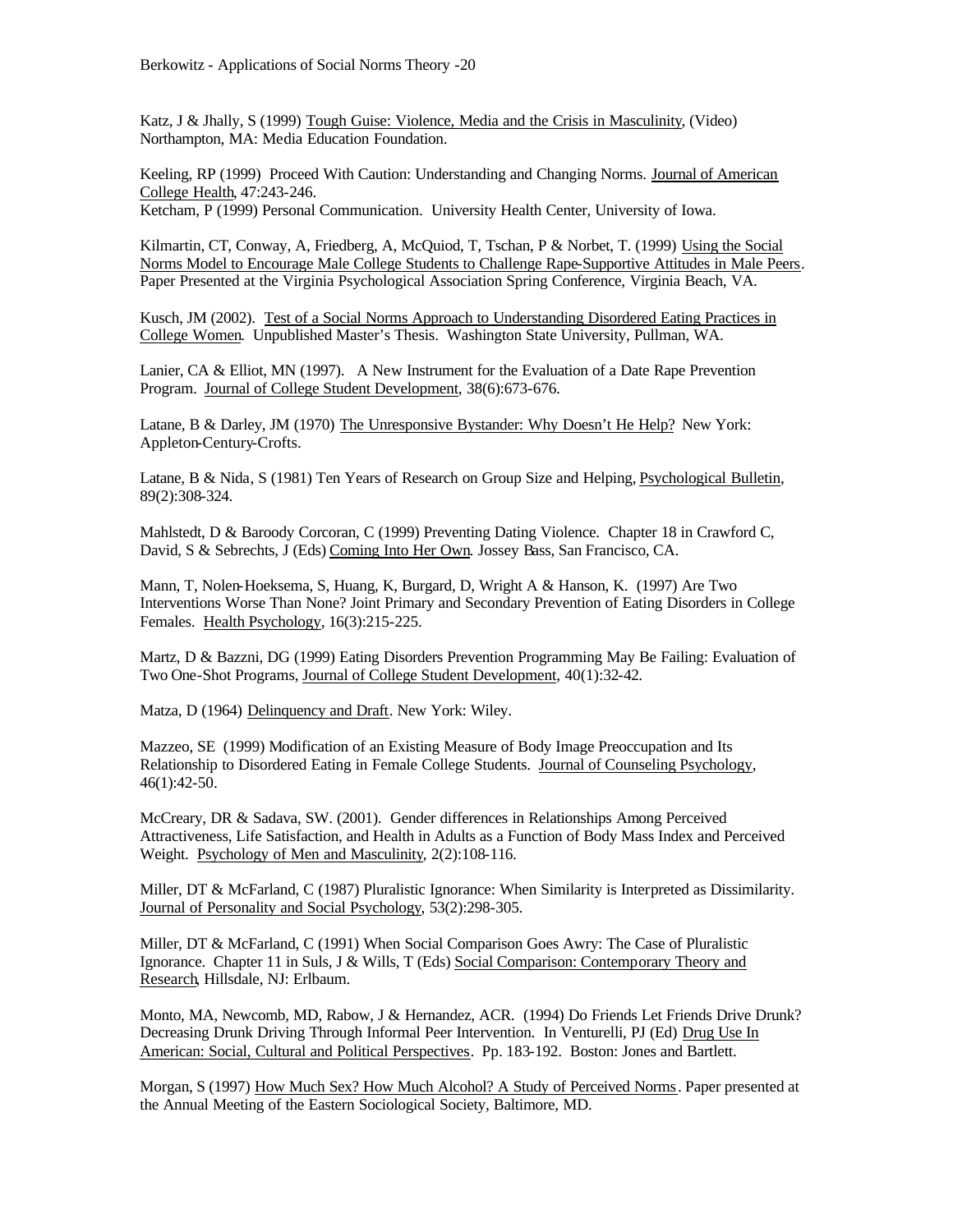Muehlenhard, CL & Cook, SW (1988) Men's Reports of Unwanted Sexual Activity, Sex Research, 24:58- 72.

O'Gorman,HJ (1975) Pluralistic Ignorance and White Estimates of White Support for Racial Segregation. The Public Opinion Quarterly, 39(3):313:330.

Perkins, HW (1994) The Contextual Effect of Secular Norms on Religiosity as Moderator of Student Alcohol and Other Drug Use. In Lynn, M & Moberg, D (Eds) Research in the Social Scientific Study of Religion, 6:187-208. JAI Press.

Perkins, HW (1997) College Student Misperceptions of Alcohol and Other Drug Use Norms Among Peers: Exploring Causes, Consequences and Implications for Prevention Programs. In Designing Alcohol and Other Drug Prevention Programs in Higher Education: Bringing Theory Into Practice, (Pp. 177-206). Newton, MA: The Higher Education Center for Alcohol and Other Drug Prevention.

Perkins, HW and Berkowitz, AD (1986) Perceiving the Community Norms of Alcohol Use Among Students: Some Research Implications for Campus Alcohol Education Programming. International Journal of The Addictions, 21:961-976.

Perkins, HW, Meilman, PW, Leichliter, JS, Cashin, MA & Presley, CA (1999) Misperceptions of the Norms for the Frequency of Alcohol and Other Drug Use on College Campuses. Journal of American College Health, 47:253-258.

Pollard, JW, Freeman, JE, Ziegler, DA, Hersman, MN & Goss, Cynthia. (2000) Predictions of Normative Drug Use by College Students: False Consensus, False Uniqueness, or Just Plain Accuracy? Journal of College Student Psychotherapy. 14(3): 5-12.

Prentice, DA & Miller, DT. (1993) Pluralistic Ignorance and Alcohol Use on Campus: Some Consequences of Misperceiving the Social Norm. Journal of Personality and Social Psychology, 64(2)243-256.

Prochaska, JO & Velicer, WF (1997) Transtheoretical Model of Health Behavior Change. American Journal of Health Promotion, 12: 38-48.

Schewe, PA (1999) University of Illinois at Chicago, Personal Communication.

Schewe, PA & O'Donohue, W (1993) Sexual Abuse Prevention with High-Risk Males: The Role of Victim Empathy and Rape Myths, Violence and Victims, 8:339-351.

Schwartz, MD & DeKeseredy, WS (1997) Sexual Assault on Campus: The Role of Male Peer Support. Thousand Oaks, CA: Sage Publications.

Schwarz, R. (1993) Survey Attitudes About Dating and Sexual Aggression at SUNY-The College at New Paltz. Personal Communication.

Smolinsky, T & GAGV (2001). What Do We Really Think? A Group Exercise to Increase Heterosexual Ally Behavior.. GLSEN (Gay, Lesbian and Straight Education Network) Resource Center, www.gslen.org/templates/recources/record.html (glsen@glsen.org).

Streigel-Moore, RH & Cachelin, FM (1999) Body Image Concerns and Disordered Eating in Adolescent Girls: Risk and Protective Factors. Chapter 4 in Johnson, NG, Roberts, MC and Worell, J. Beyond Appearance: A New Look at Adolescent Girls. Washington, DC: American Psychological Association.

Sussman, S, Dent, CW, Mestel-Rauch, J, Johnson, CA, Hansen, WB & Flay, BR.(1988) Adolescent Nonsmokers, Triers, and Regular Smokers' Estimates of Cigarette Smoking Prevalence: When Do Overestimations Occur and by Whom? Journal of Applied Psychology, 18(7):537-551.